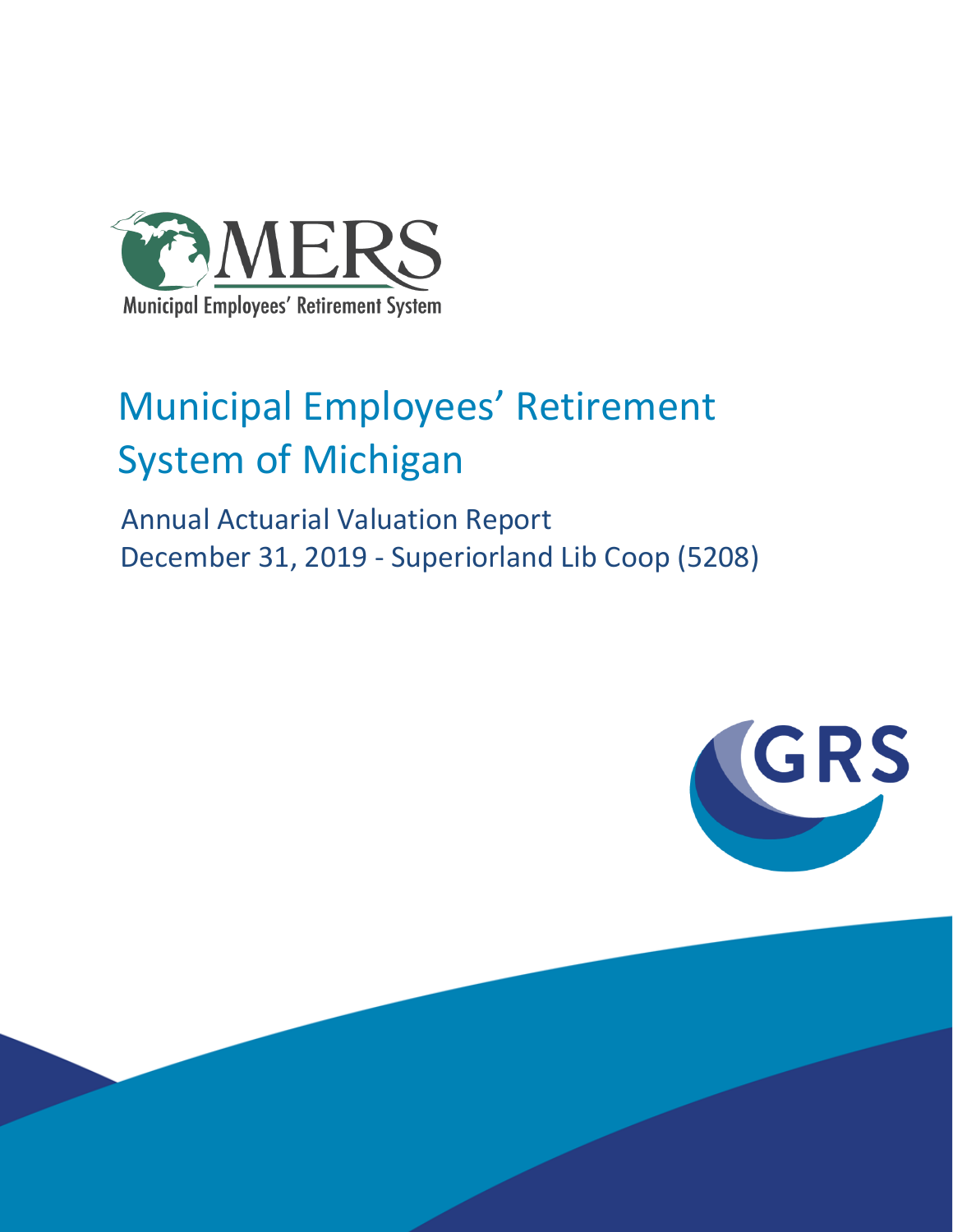

Spring, 2020

Superiorland Lib Coop

In care of: Municipal Employees' Retirement System of Michigan 1134 Municipal Way Lansing, Michigan 48917

This report presents the results of the Annual Actuarial Valuation, prepared for Superiorland Lib Coop (5208) as of December 31, 2019. The report includes the determination of liabilities and contribution rates resulting from the participation in the Municipal Employees' Retirement System of Michigan ("MERS"). This report contains the minimum actuarially determined contribution requirement, in alignment with the MERS Plan Document, Actuarial Policy, and the Michigan Constitution and governing statutes. Superiorland Lib Coop is responsible for the employer contributions needed to provide MERS benefits for its employees and former employees.

The purposes of this valuation are to:

- Measure funding progress as of December 31, 2019,
- Establish contribution requirements for the fiscal year beginning October 1, 2021,
- Provide information regarding the identification and assessment of risk,
- Provide actuarial information in connection with applicable Governmental Accounting Standards Board (GASB) statements, and
- Provide information to assist the local unit of government with state reporting requirements.

This valuation assumed the continuing ability of the plan sponsor to make the contributions necessary to fund this plan. A determination regarding whether or not the plan sponsor is actually able to do so is outside our scope of expertise and was not performed.

The findings in this report are based on data and other information through December 31, 2019. The valuation was based upon information furnished by MERS concerning Retirement System benefits, financial transactions, plan provisions and active members, terminated members, retirees and beneficiaries. We checked for internal reasonability and year-to-year consistency, but did not audit the data. We are not responsible for the accuracy or completeness of the information provided by MERS.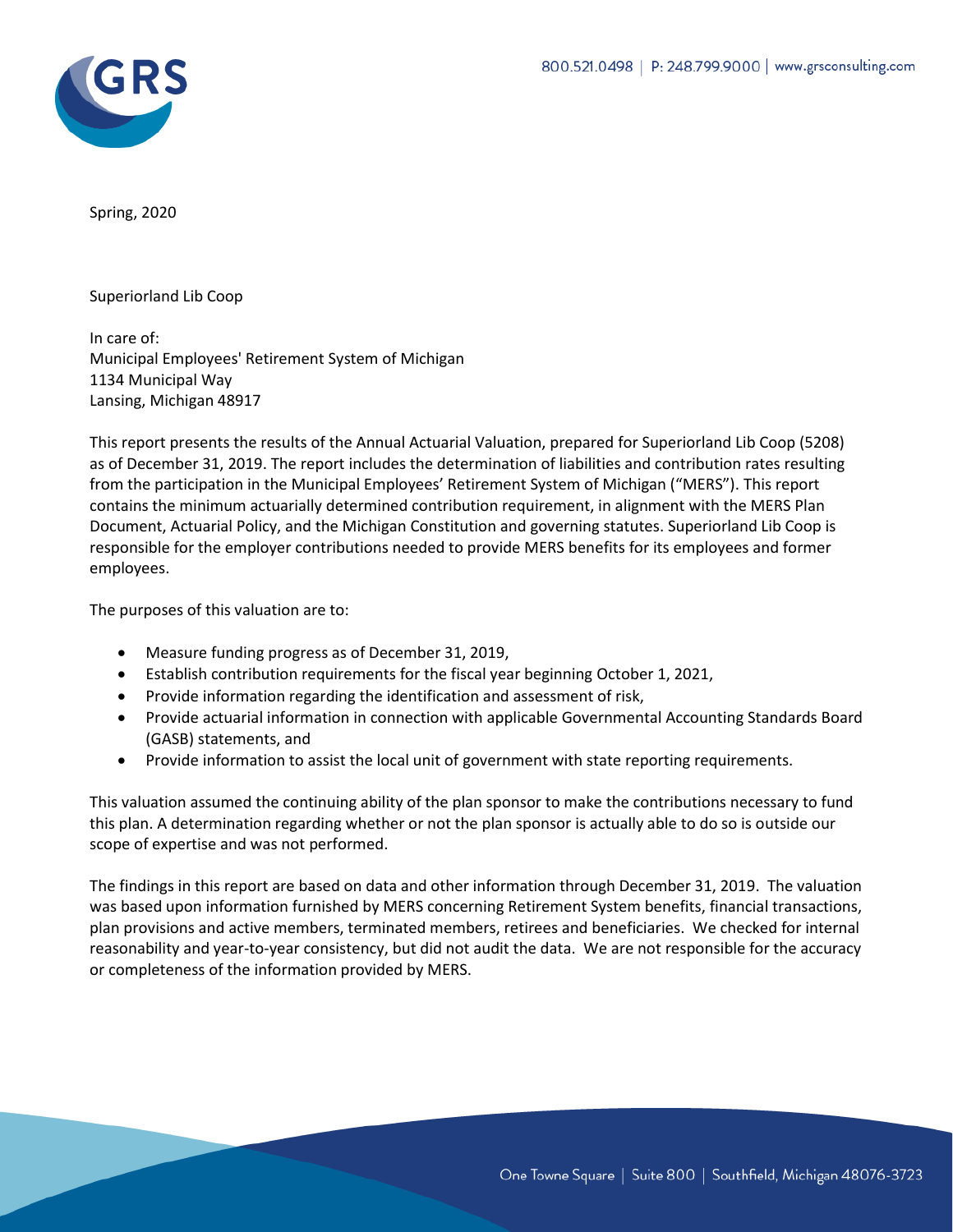Superiorland Lib Coop Spring, 2020 Page 2

The Municipal Employees' Retirement Act, PA 427 of 1984 and the MERS' Plan Document Article VI sec. 71 (1)(d), provides the MERS Board with the authority to set actuarial assumptions and methods after consultation with the actuary. As the fiduciary of the plan, MERS Retirement Board sets certain assumptions for funding and GASB purposes. These assumptions are checked regularly through a comprehensive study, called an Experience Study. A study was completed in 2015, as prepared by the prior actuary, and is the basis of the demographic assumptions and methods currently in place. At the February 28, 2019 board meeting, the MERS Retirement Board adopted new economic assumptions effective with the December 31, 2019 annual actuarial valuation, which will impact contributions beginning in 2021. **At the February 27, 2020 board meeting, the MERS Retirement Board adopted demographic assumptions effective with the December 31, 2020 annual actuarial valuation, which will impact contributions beginning in 2022.** An illustration of the potential impact is found in this report.

The Michigan Department of Treasury provides required assumptions to be used for purposes of Public Act 202 reporting. These assumptions are for reporting purposes only and do not impact required contributions. Please refer to the State Reporting page found at the end of this report for information for this filing.

For a full list of all the assumptions used, please refer to the division-specific assumptions described in table(s) in this report, and to the Appendix on the MERS website at: [http://www.mersofmich.com/Portals/0/Assets/Resources/AAV-Appendix/MERS-](http://www.mersofmich.com/Portals/0/Assets/Resources/AAV-Appendix/MERS-2019AnnualActuarialValuation-Appendix.pdf)[2019AnnualActuarialValuation-Appendix.pdf](http://www.mersofmich.com/Portals/0/Assets/Resources/AAV-Appendix/MERS-2019AnnualActuarialValuation-Appendix.pdf)

**The actuarial assumptions used for this valuation are reasonable for purposes of the measurement.**

**This report does not reflect the recent and still developing impact of COVID-19, which is likely to influence demographic and economic experience, at least in the short-term. We will continue to monitor these developments and their impact on the MERS Defined Benefit and Hybrid plans. Actual experience will be reflected in each subsequent annual valuation, as experience emerges.**

This report has been prepared by actuaries who have substantial experience valuing public employee retirement systems. To the best of our knowledge the information contained in this report is accurate and fairly presents the actuarial position of Superiorland Lib Coop as of the valuation date. All calculations have been made in conformity with generally accepted actuarial principles and practices, with the Actuarial Standards of Practice issued by the Actuarial Standards Board, and with applicable statutes.

David T. Kausch, Rebecca L. Stouffer, and Mark Buis are members of the American Academy of Actuaries. These actuaries meet the Academy's Qualification Standards to render the actuarial opinions contained herein. The signing actuaries are independent of the plan sponsor. GRS maintains independent consulting agreements with certain local units of government for services unrelated to the actuarial consulting services provided in this report.

The Retirement Board of the Municipal Employees' Retirement System of Michigan confirms that the System provides for payment of the required employer contribution as described in Section 20m of Act No. 314 of 1965 (MCL 38.1140m).

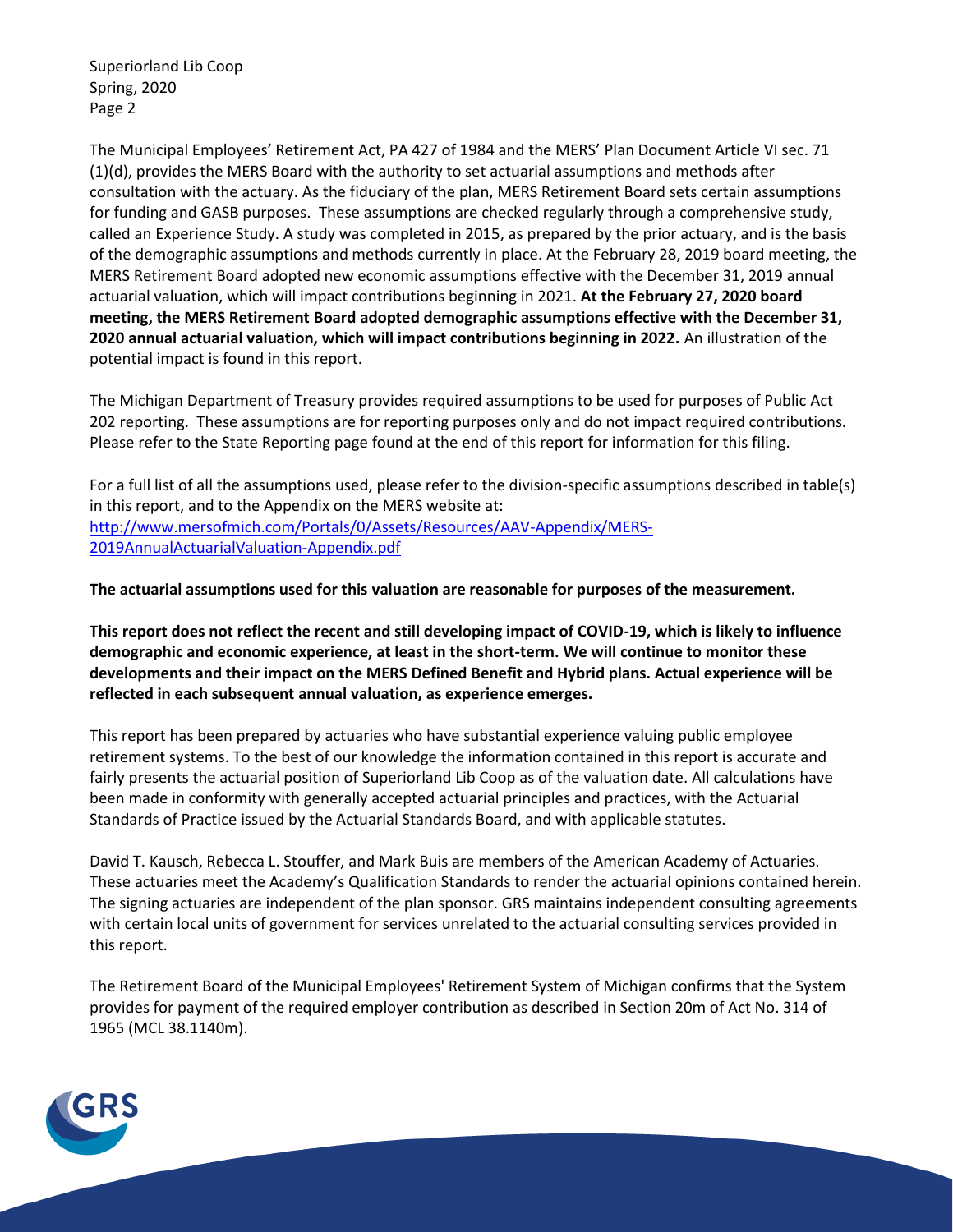Superiorland Lib Coop Spring, 2020 Page 3

This information is purely actuarial in nature. It is not intended to serve as a substitute for legal, accounting or investment advice.

This report was prepared at the request of the MERS Retirement Board and may be provided only in its entirety by the municipality to other interested parties (MERS customarily provides the full report on request to associated third parties such as the auditor for the municipality). GRS is not responsible for the consequences of any unauthorized use. This report should not be relied on for any purpose other than the purposes described herein. Determinations of financial results, associated with the benefits described in this report, for purposes other than those identified above may be significantly different.

If you have reason to believe that the plan provisions are incorrectly described, that important plan provisions relevant to this valuation are not described, that conditions have changed since the calculations were made, that the information provided in this report is inaccurate or is in anyway incomplete, or if you need further information in order to make an informed decision on the subject matter in this report, please contact your Regional Manager at 1.800.767.MERS (6377).

Sincerely,

David Tofausch

David T. Kausch, FSA, FCA, EA, MAAA

Rebecca J. Stouff

Rebecca L. Stouffer, ASA, FCA, MAAA

Ward Bin

Mark Buis, FSA, FCA, EA, MAAA

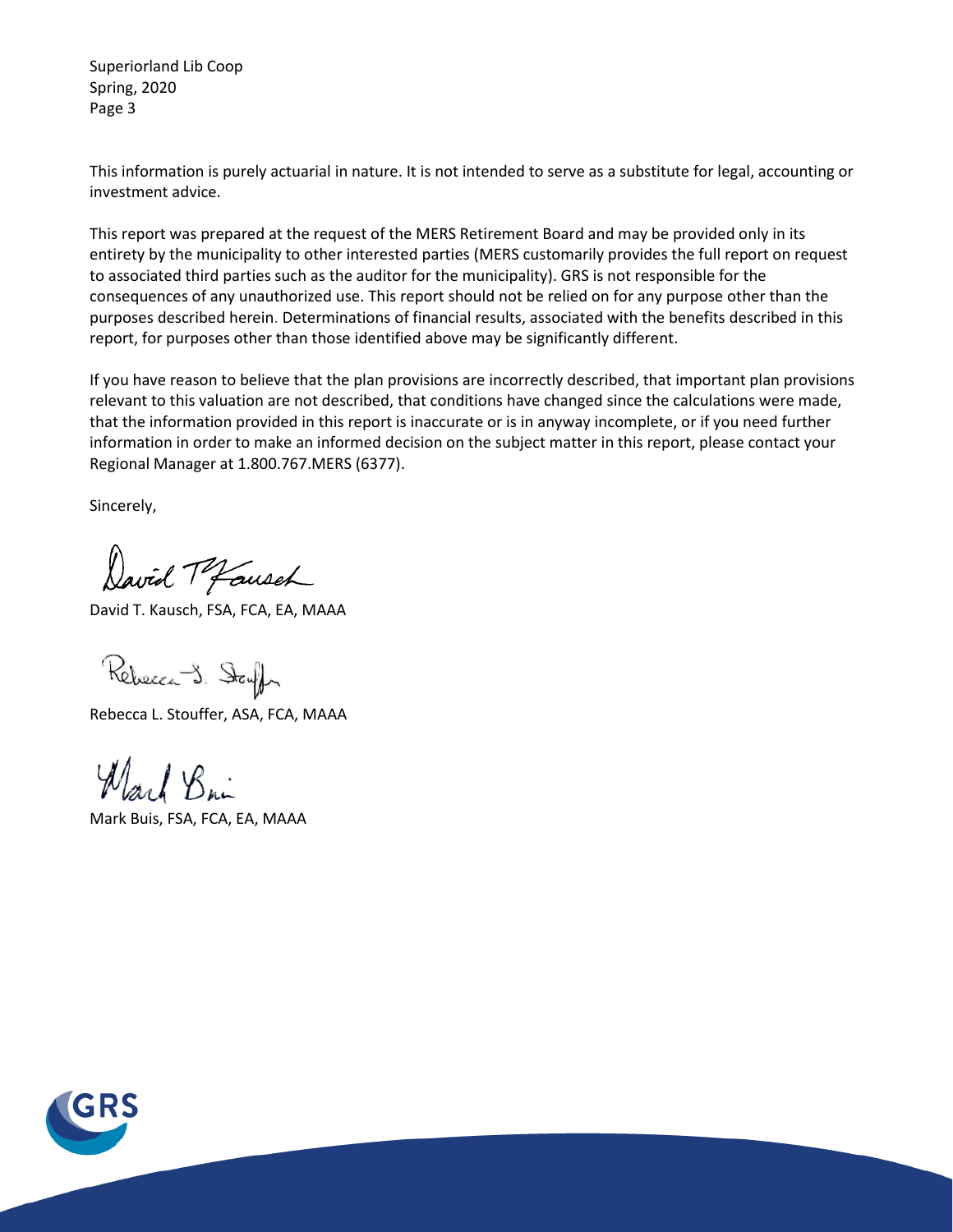## **Table of Contents**

| Table 6: Actuarial Accrued Liabilities and Valuation Assets as of December 31, 2019 13 |  |
|----------------------------------------------------------------------------------------|--|
|                                                                                        |  |
|                                                                                        |  |
|                                                                                        |  |
|                                                                                        |  |
|                                                                                        |  |
|                                                                                        |  |
|                                                                                        |  |
|                                                                                        |  |

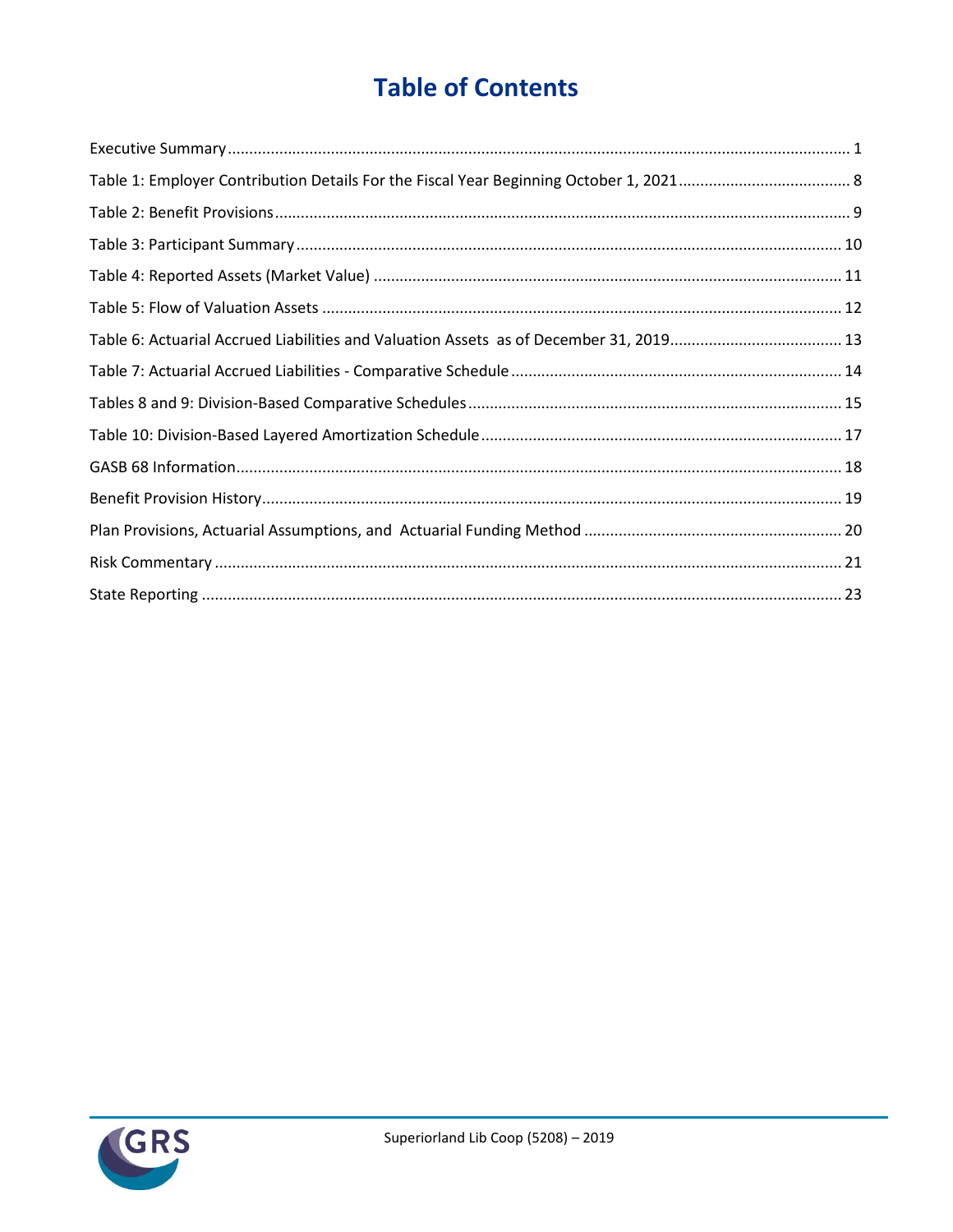## **Executive Summary**

### <span id="page-5-0"></span>**Funded Ratio**

The funded ratio of a plan is the percentage of the dollar value of the actuarial accrued liability that is covered by the actuarial value of assets. While funding ratio may be a useful plan measurement, understanding a plan's funding trend may be more important than a particular point in time. Refer to Table 7 to find a history of this information.

|               | 12/31/2019 | 12/31/2018 |
|---------------|------------|------------|
| Funded Ratio* | 76%        | 78%        |

\* Reflects assets from Surplus divisions, if any.

Throughout this report are references to valuation results generated prior to the 2018 valuation date. Results prior to 2018 were received directly from the prior actuary or extracted from the previous valuation system by MERS's technology service provider.

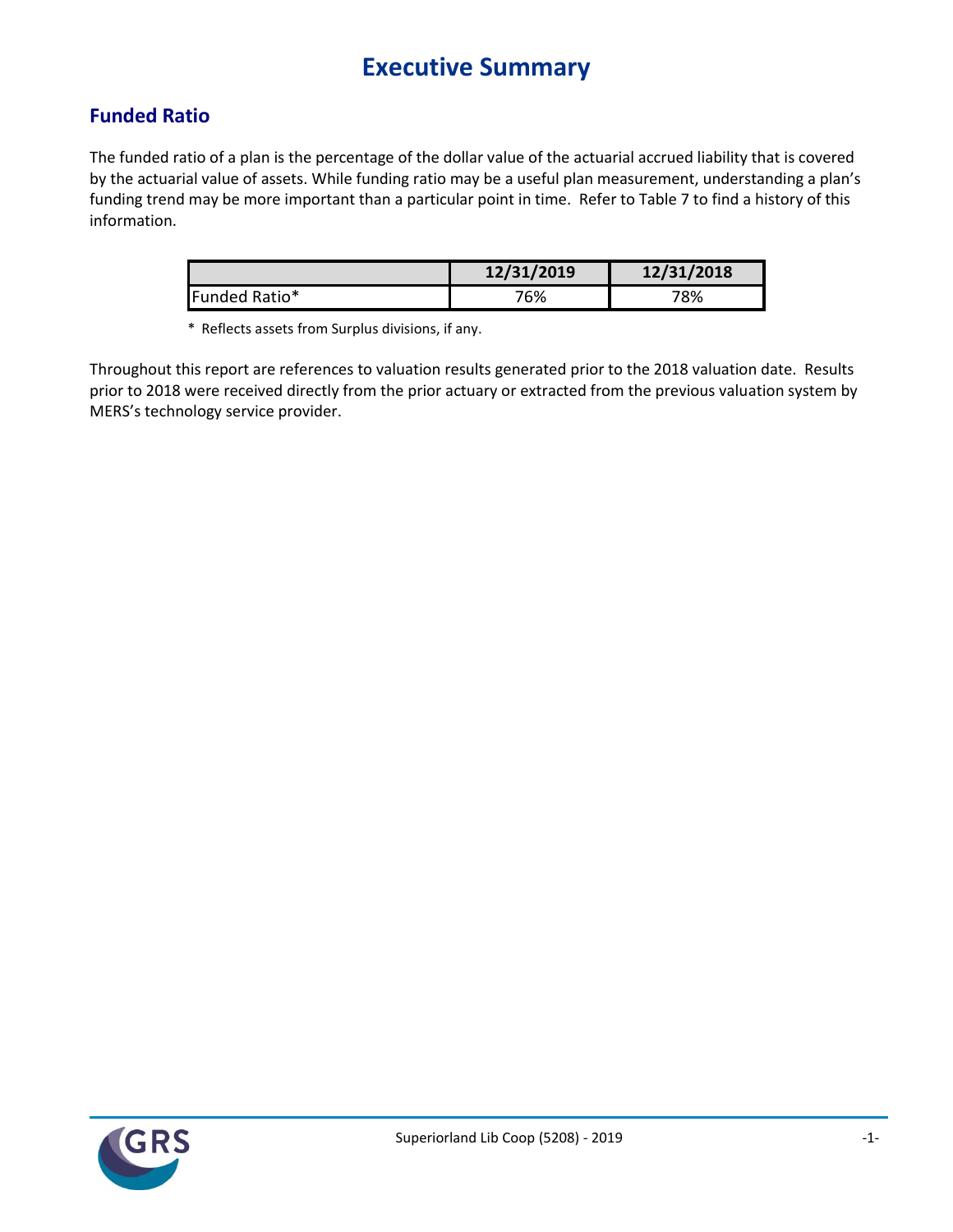### **Required Employer Contributions:**

Your required employer contributions are shown in the following table. Employee contributions, if any, are in addition to the employer contributions. Changes to the actuarial assumptions and methods based on the 2015 Experience Study are fully phased-in with this valuation.

Effective this valuation, the MERS Retirement Board has adopted a reduction in the investment rate of return assumption from 7.75% to 7.35% and a reduction in the rate of wage inflation from 3.75% to 3.00%. Changes to these assumptions are effective for contributions beginning in 2021 and may be phased-in. This valuation reflects the first year of phase-in.

By default, MERS will invoice you based on the amount in the "No Phase-in" columns. This amount will be considered the minimum required contribution unless you request to be billed the "Phase-in" rates. If you wish to be billed using the phased-in rates, please contact MERS, at which point the alternate minimum required contribution will be the amount in the "Phase-in" columns. Please note that this approach is different than in years past.

|                               |            |                                        | <b>Percentage of Payroll</b> |            | Monthly \$ Based on Projected Payroll |                          |      |                       |              |                          |       |  |      |
|-------------------------------|------------|----------------------------------------|------------------------------|------------|---------------------------------------|--------------------------|------|-----------------------|--------------|--------------------------|-------|--|------|
|                               | Phase-in   | Phase-in<br>No Phase-in<br>No Phase-in |                              |            |                                       | Phase-in<br>No Phase-in  |      |                       | Phase-in     | No Phase-in              |       |  |      |
| <b>Valuation Date:</b>        | 12/31/2019 | 12/31/2019                             | 12/31/2018                   | 12/31/2018 |                                       | 12/31/2019               |      | 12/31/2019            |              | 12/31/2018<br>12/31/2018 |       |  |      |
|                               | October 1. | October 1.                             | October 1.                   | October 1. |                                       | October 1.<br>October 1. |      | October 1.            |              | October 1,               |       |  |      |
| <b>Fiscal Year Beginning:</b> | 2021       | 2021                                   | 2020                         | 2020       |                                       | 2021                     | 2021 |                       |              |                          | 2020  |  | 2020 |
| <b>Division</b>               |            |                                        |                              |            |                                       |                          |      |                       |              |                          |       |  |      |
| 01 - General                  |            |                                        |                              |            |                                       | $2,610$   \$             |      | $2,859$ $\mid$ \$     | $2,118$ \$   |                          | 2,187 |  |      |
| <b>Municipality Total</b>     |            |                                        |                              |            |                                       | 2,610                    |      | $2,859$ $\frac{1}{2}$ | $2,118$   \$ |                          | 2,187 |  |      |

Employee contribution rates:

|                        | <b>Employee Contribution Rate</b> |            |  |  |  |  |  |  |
|------------------------|-----------------------------------|------------|--|--|--|--|--|--|
| <b>Valuation Date:</b> | 12/31/2019                        | 12/31/2018 |  |  |  |  |  |  |
| <b>Division</b>        |                                   |            |  |  |  |  |  |  |
| 01 - General           | 4.70%                             | 4.70%      |  |  |  |  |  |  |

The employer may contribute more than the minimum required contributions, as these additional contributions will earn investment income and may result in lower future contribution requirements. Employers making contributions in excess of the minimum requirements may elect to apply the excess contribution immediately to a particular division, or segregate the excess into one or more of what MERS calls "Surplus" divisions. An election in the first case would immediately reduce any unfunded accrued liability and lower the amortization payments throughout the remaining amortization period. An election to set up Surplus divisions would not immediately lower future contributions, however the assets from the Surplus division could be transferred to an unfunded division in the future to reduce the unfunded liability in future years, or to be used to pay all or a portion of the minimum required contribution in a future year. For purposes of this report, the assets in any Surplus division have been included in the municipality's total assets, unfunded accrued liability and funded status, however, these assets are not used in calculating the minimum required contribution.

#### **MERS strongly encourages employers to contribute more than the minimum contribution shown above.**

Assuming that experience of the plan meets actuarial assumptions:

• To accelerate to a 100% funding ratio in 10 years, estimated monthly employer contributions for the fiscal year beginning in 2021 for the entire employer would be \$3,902, instead of \$2,859.

#### **How and Why Do These Numbers Change?**

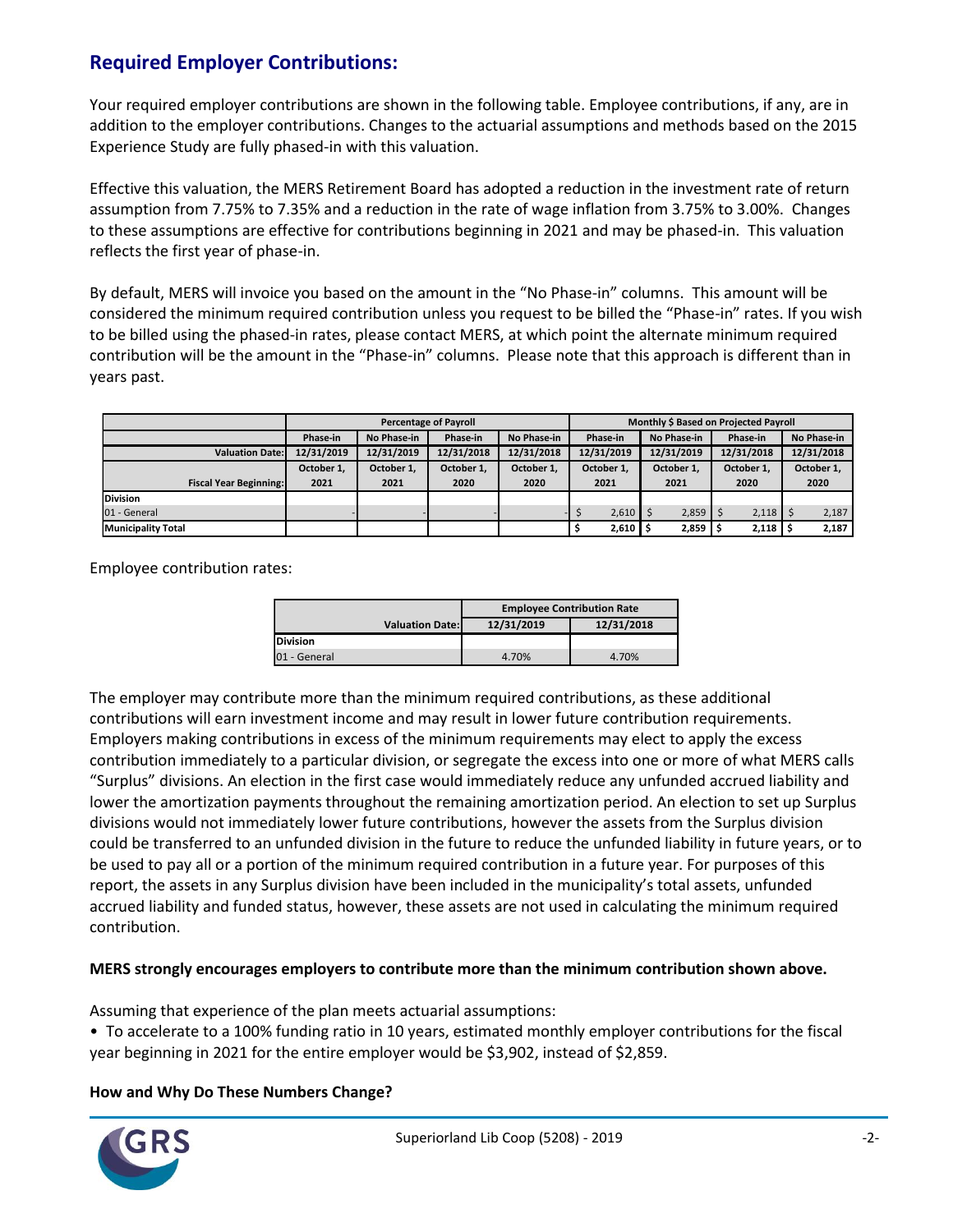In a defined benefit plan contributions vary from one annual actuarial valuation to the next as a result of the following:

- Changes in benefit provisions (see Table 2)
- Changes in actuarial assumptions and methods (see the Appendix)
- Experience of the plan (investment experience and demographic experience); this is the difference between actual experience of the plan and the actuarial assumptions.

### **Comments on Investment Rate of Return Assumption**

A defined benefit plan is funded by employer contributions, participant contributions, and investment earnings. Investment earnings have historically provided a significant portion of the funding. The larger the share of benefits being provided from investment returns, the smaller the required contributions, and vice versa. Determining the contributions required to prefund the promised retirement benefits requires an assumption of what investment earnings are expected to add to the fund over a long period of time. This is called the **Investment Return Assumption**.

The MERS Investment Return Assumption is **7.35%** per year. This, along with all of our other actuarial assumptions, is reviewed at least every five years in an Experience Study that compares the assumptions used against actual experience and recommends adjustments if necessary. If your municipality would like to explore contributions at lower assumed investment return assumptions, please review the "what if" projection scenarios later in this report.

### **Assumption Change in 2019**

At the February 28, 2019 board meeting, the MERS Retirement Board adjusted key economic assumptions. These assumptions, in particular the investment return assumption, have a significant effect on a plan's required contribution and funding level. Historically low interest rates, along with high equity market valuations, have led to reductions in projected returns for most asset classes. This has resulted in a Board adopted reduction in the investment rate of return assumption from 7.75% to 7.35%, effective with the December 31, 2019 valuation, first impacting 2021 contributions. The Board also changed the assumed rate of wage inflation from 3.75% to 3.00%, with the same effective date.

### **Assumption Change in 2020**

A 5-year experience study analyzing historical experience from 2013 through 2018 was completed in February 2020. In addition to changes to the economic assumptions which will take effect with the Fiscal year 2021 contribution rates, the experience study recommends updated demographic assumptions, including adjustments to the following actuarial assumptions: mortality, retirement, disability, and termination rates. A complete description of the proposed assumptions may be found in the Appendix to the valuation. Changes to the demographic assumptions resulting from the experience study have been approved by the MERS Retirement Board and are to be effective beginning with the December 31, 2020 actuarial valuation first impacting 2022 contributions. This report includes a "What If" scenario of the approved 2020 assumption changes in an effort to show employers the anticipated impact on contribution rates.

### **Comments on Asset Smoothing**

To avoid dramatic spikes and dips in annual contribution requirements due to short term fluctuations in asset markets, MERS applies a technique called **asset smoothing**. This spreads out each year's investment gains or

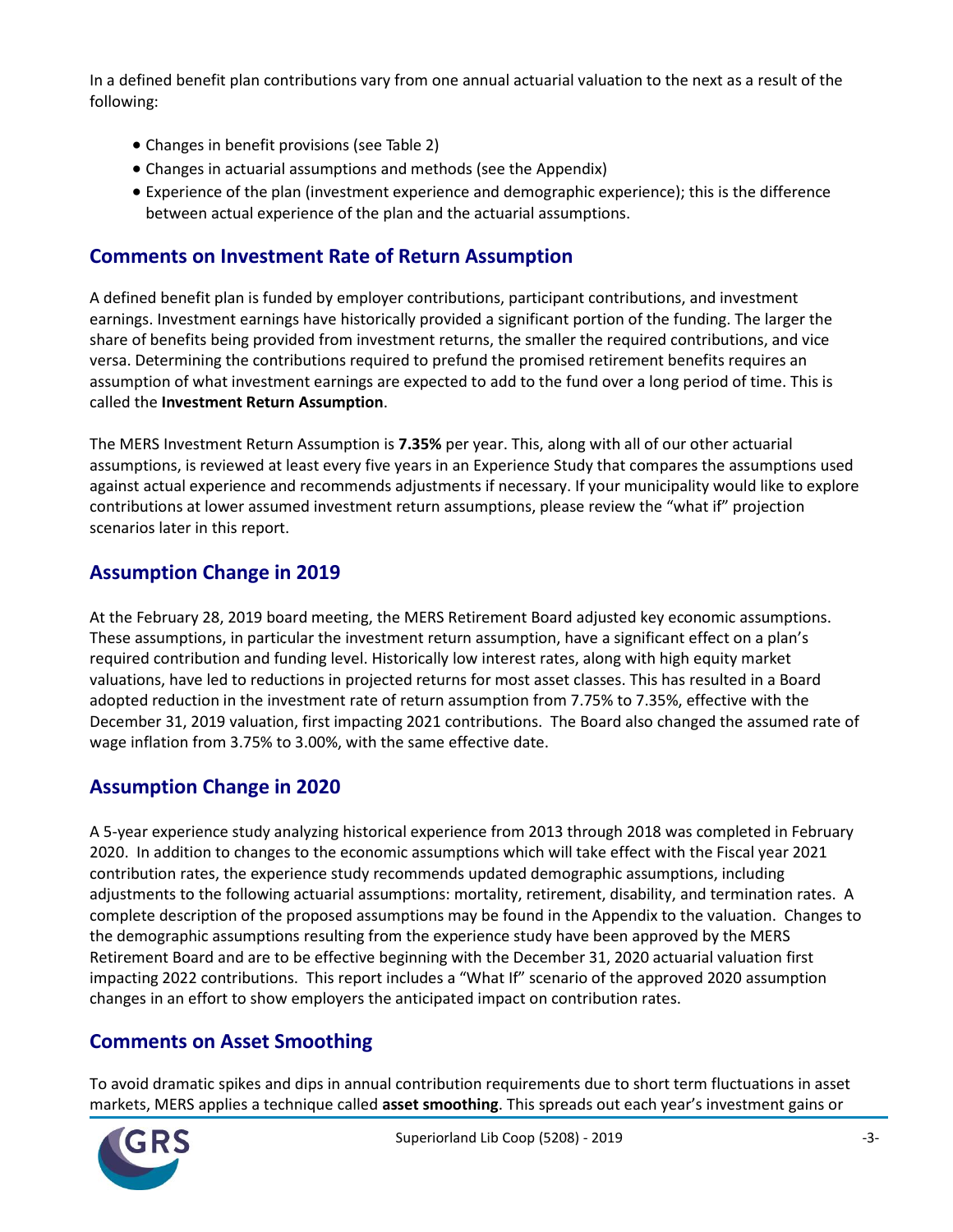losses over the prior year and the following four years. This smoothing method is used to determine your actuarial value of assets (valuation assets), which is then used to determine both your funded ratio and your required contributions. The (smoothed) **actuarial rate of return for 2019 was 4.77%, while the actual market rate of return was 13.41%.** To see historical details of the market rate of return, compared to the smoothed actuarial rate of return, refer to this report's Appendix, or view the ["How Smoothing Works" video](https://vimeo.com/mersofmich/review/290989403/5707240419) on the [Defined Benefit resource page](http://www.mersofmich.com/Employer/Programs/Defined-Benefit-Plan) of the MERS website.

As of December 31, 2019, the actuarial value of assets is 101% of market value due to asset smoothing. This means that meeting the actuarial assumption in the next few years will require average annual market returns that exceed the 7.35% investment return assumption, or contribution requirements will continue to increase.

If the December 31, 2019 valuation results were based on market value instead of actuarial value:

- The funded percent of your entire municipality would be 75% (instead of 76%); and
- Your total employer contribution requirement for the fiscal year starting October 1, 2021 would be \$35,220 (instead of \$34,308).

### **Alternate Scenarios to Estimate the Potential Volatility of Results ("What If Scenarios")**

The calculations in this report are based on assumptions about long-term economic and demographic behavior. These assumptions will never materialize in a given year, except by coincidence. Therefore the results will vary from one year to the next. The volatility of the results depends upon the characteristics of the plan. For example:

- Open divisions that have substantial assets compared to their active employee payroll will have more volatile employer contribution rates due to investment return fluctuations.
- Open divisions that have substantial accrued liability compared to their active employee payroll will have more volatile employer contribution rates due to demographic experience fluctuations.
- Small divisions will have more volatile contribution patterns than larger divisions because statistical fluctuations are relatively larger among small populations.
- Shorter amortization periods result in more volatile contribution patterns.

Many assumptions are important in determining the required employer contributions. In the following table, we show the impact of varying the Investment Return assumption and the demographic assumptions. Lower investment returns would result in higher required employer contributions, and vice-versa. Alternate demographic assumptions may result in higher or lower employer contributions depending on the demographic characteristics of the plan participants.

The relative impact of the economic and demographic scenarios below will vary from year to year, as the participant demographics change. The impact of each scenario should be analyzed for a given year, not from year to year. The results in the table are based on the December 31, 2019 valuation, and are for the municipality in total, not by division. These results do not reflect a phase in of the impact of the new actuarial assumptions.

It is important to note that calculations in this report are mathematical estimates based upon assumptions regarding future events, which may or may not materialize. Actuarial calculations can and do vary from one valuation to the next, sometimes significantly depending on the group's size. Projections are not predictions. Future valuations will be based on actual future experience.

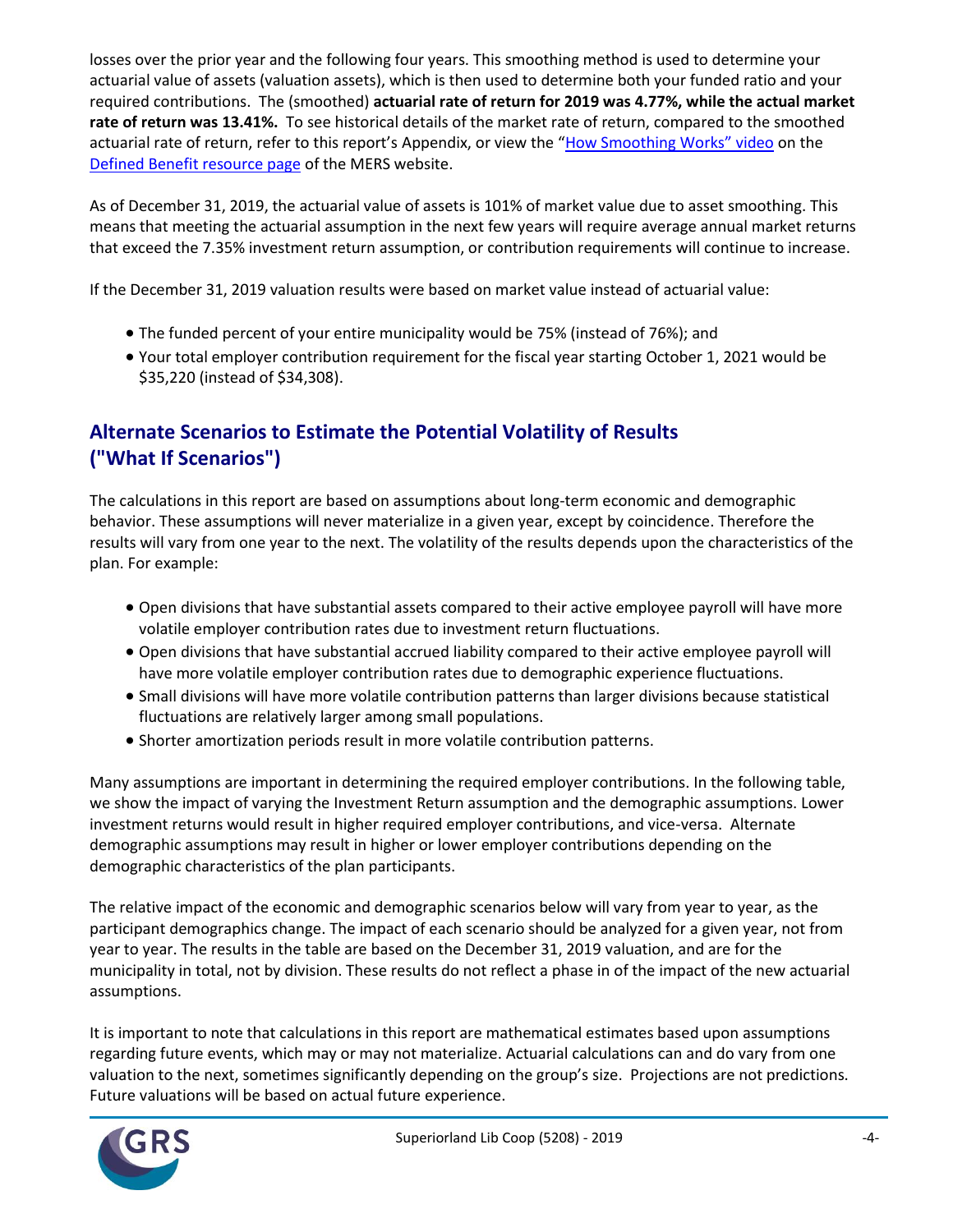**In addition to economic assumption changes effective with Fiscal Year 2021 contributions, the Retirement Board has also adopted a change to certain demographic and other assumptions effective for the December 31, 2020 valuation which will impact the Fiscal Year 2022 contributions. Please see the section labeled "Assumption Change in 2020" for more information. The scenario shown using these assumptions as of December 31, 2019 is illustrative only. The actual impact of this change when reflected in the 2020 Annual Actuarial Valuation report will be different.**

|                                          |    |                             |              | Assumed Future Annual Smoothed Rate of Investment Return |   |                    |
|------------------------------------------|----|-----------------------------|--------------|----------------------------------------------------------|---|--------------------|
|                                          |    |                             |              | 2020 Adopted                                             |   |                    |
|                                          |    | <b>Lower Future</b>         |              | Demographic                                              |   | <b>Valuation</b>   |
| 12/31/2019 Valuation Results             |    | Annual Returns <sup>3</sup> |              | <b>Assumptions</b>                                       |   | <b>Assumptions</b> |
| <b>Investment Return Assumption</b>      |    | 5.35%                       |              | 7.35%                                                    |   | 7.35%              |
| <b>Wage Increase Assumption</b>          |    | 3.00%                       |              | 3.00%                                                    |   | 3.00%              |
| <b>Accrued Liability</b>                 | \$ | 1,262,881                   | Ŝ            | 1,105,574                                                | Ś | 1,052,694          |
| Valuation Assets <sup>1</sup>            | Ş  | 800,430                     |              | 800,430                                                  | S | 800,430            |
| <b>Unfunded Accrued Liability</b>        | \$ | 462,451                     | <sup>5</sup> | 305,144                                                  | Ś | 252,264            |
| <b>Funded Ratio</b>                      |    | 63%                         |              | 72%                                                      |   | 76%                |
| <b>Monthly Normal Cost</b>               |    |                             |              |                                                          |   |                    |
| <b>Monthly Amortization Payment</b>      |    | 3,955                       |              | 3,312                                                    | S | 2,859              |
| Total Employer Contribution <sup>2</sup> | Ś  | 3,955                       |              | 3,312                                                    | S | 2,859              |

 $1$  The Valuation Assets include assets from Surplus divisions, if any.

<sup>2</sup> If assets exceed accrued liabilities for a division, the division may have an overfunding credit to reduce the division's employer contribution requirement. If the overfunding credit is larger than the normal cost, the division's full credit is included in the municipality's amortization payment above but the division's total contribution requirement is zero. This can cause the displayed normal cost and amortization payment to not add up to the displayed total employer contribution.

<sup>3</sup> Based on current demographic assumptions.

### **Projection Scenarios**

The next two pages show projections of the plan's funded ratio and computed employer contributions under the actuarial assumptions used in the valuation and alternate economic and demographic assumption scenarios. All three projections take into account the past investment losses that will continue to affect the actuarial rate of return in the short term.

The 7.35%/3.00% scenario provides an estimate of computed employer contributions based on current actuarial assumptions, and a projected 7.35% market return. The other two scenarios may be useful if the municipality chooses to budget more conservatively, and make contributions in addition to the minimum requirements. The 2020 adopted demographic assumption and 5.35%/3.00% projection scenarios provide an indication of the potential required employer contribution if these assumptions were met over the long-term.

Your municipality includes one or more Surplus divisions. The assets in a Surplus division may be used to reduce future employer contributions or to accelerate the date by which the municipality becomes 100% funded. The timing and use of these Surplus assets is discretionary.

The Funded Percentage graph shows projections of funded status under the 7.35% investment return assumption, both including the Surplus assets (contributed as of the valuation date), and without the Surplus assets. The graph including the Surplus assets assumes these Surplus assets grow with interest and are not

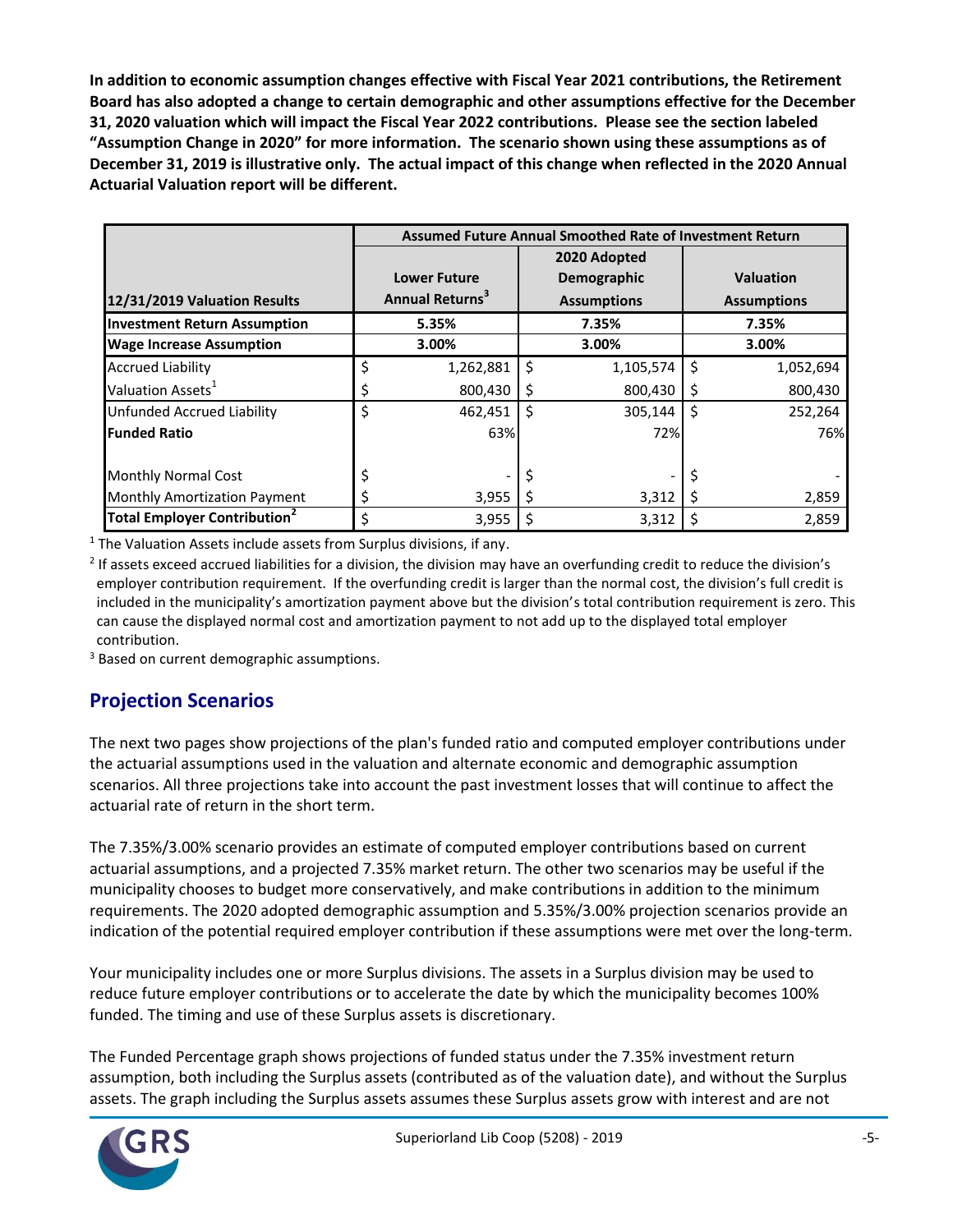used to lower future employer contributions. We modeled the projections including the Surplus assets in this fashion because the use of these assets is discretionary by the employer and we do not know when and how the employer will use them. Once the employer uses these Surplus assets, any future employer contributions are expected to be lower than those shown in the projections.

| <b>Valuation</b>                                            | <b>Fiscal Year</b> |    |                                                                  |    |                                     |               | <b>Computed Annual</b> |
|-------------------------------------------------------------|--------------------|----|------------------------------------------------------------------|----|-------------------------------------|---------------|------------------------|
| <b>Year Ending</b>                                          | <b>Beginning</b>   |    | <b>Actuarial Accrued</b>                                         |    |                                     | <b>Funded</b> | <b>Employer</b>        |
| 12/31                                                       | 10/1               |    | Liability                                                        |    | <b>Valuation Assets<sup>2</sup></b> | Percentage    | Contribution           |
| 7.35% <sup>1</sup> /3.00% - Current Demographic Assumptions |                    |    |                                                                  |    |                                     |               |                        |
|                                                             |                    |    |                                                                  |    |                                     |               |                        |
| <b>NO 5-YEAR PHASE-IN</b>                                   |                    |    |                                                                  |    |                                     |               |                        |
| 2019                                                        | 2021               | \$ | 1,052,694                                                        | \$ | 678,461                             | 64%           | \$<br>34,308           |
| 2020                                                        | 2022               | \$ | 1,040,000                                                        | \$ | 661,000                             | 64%           | \$<br>35,600           |
| 2021                                                        | 2023               | \$ | 1,030,000                                                        | \$ | 644,000                             | 63%           | \$<br>37,100           |
| 2022                                                        | 2024               | \$ | 1,010,000                                                        | \$ | 628,000                             | 62%           | \$<br>39,200           |
| 2023                                                        | 2025               | \$ | 992,000                                                          | \$ | 622,000                             | 63%           | \$<br>39,800           |
| 2024                                                        | 2026               | \$ | 970,000                                                          | \$ | 613,000                             | 63%           | \$<br>41,000           |
|                                                             |                    |    | 7.35% <sup>1</sup> /3.00% - Adopted 2020 Demographic Assumptions |    |                                     |               |                        |
| <b>NO 5-YEAR PHASE-IN</b>                                   |                    |    |                                                                  |    |                                     |               |                        |
| 2019                                                        | 2021               | \$ | 1,105,574                                                        | \$ | 678,461                             | 61%           | \$<br>39,744           |
| 2020                                                        | 2022               | \$ | 1,100,000                                                        | \$ | 661,000                             | 60%           | \$<br>41,200           |
| 2021                                                        | 2023               | \$ | 1,090,000                                                        | \$ | 645,000                             | 59%           | \$<br>42,900           |
| 2022                                                        | 2024               | \$ | 1,070,000                                                        | \$ | 634,000                             | 59%           | \$<br>45,100           |
| 2023                                                        | 2025               | \$ | 1,060,000                                                        | \$ | 634,000                             | 60%           | \$<br>45,900           |
| 2024                                                        | 2026               | \$ | 1,040,000                                                        | \$ | 631,000                             | 60%           | \$<br>47,300           |
|                                                             |                    |    | 5.35% <sup>1</sup> /3.00% - Current Demographic Assumptions      |    |                                     |               |                        |
| <b>NO 5-YEAR PHASE-IN</b>                                   |                    |    |                                                                  |    |                                     |               |                        |
| 2019                                                        | 2021               | \$ | 1,262,881                                                        | \$ | 678,461                             | 54%           | \$<br>47,460           |
| 2020                                                        | 2022               | \$ | 1,240,000                                                        | \$ | 648,000                             | 52%           | \$<br>49,100           |
| 2021                                                        | 2023               | \$ | 1,220,000                                                        | \$ | 622,000                             | 51%           | \$<br>51,000           |
| 2022                                                        | 2024               | \$ | 1,190,000                                                        | \$ | 605,000                             | 51%           | \$<br>53,300           |
| 2023                                                        | 2025               | \$ | 1,160,000                                                        | \$ | 600,000                             | 52%           | \$<br>54,400           |
| 2024                                                        | 2026               | \$ | 1,130,000                                                        | \$ | 592,000                             | 52%           | \$<br>56,000           |

<sup>1</sup> Represents both the interest rate for discounting liabilities and the future investment return assumption on the Market Value of assets.

<sup>2</sup> Valuation Assets do not include assets from Surplus divisions, if any.

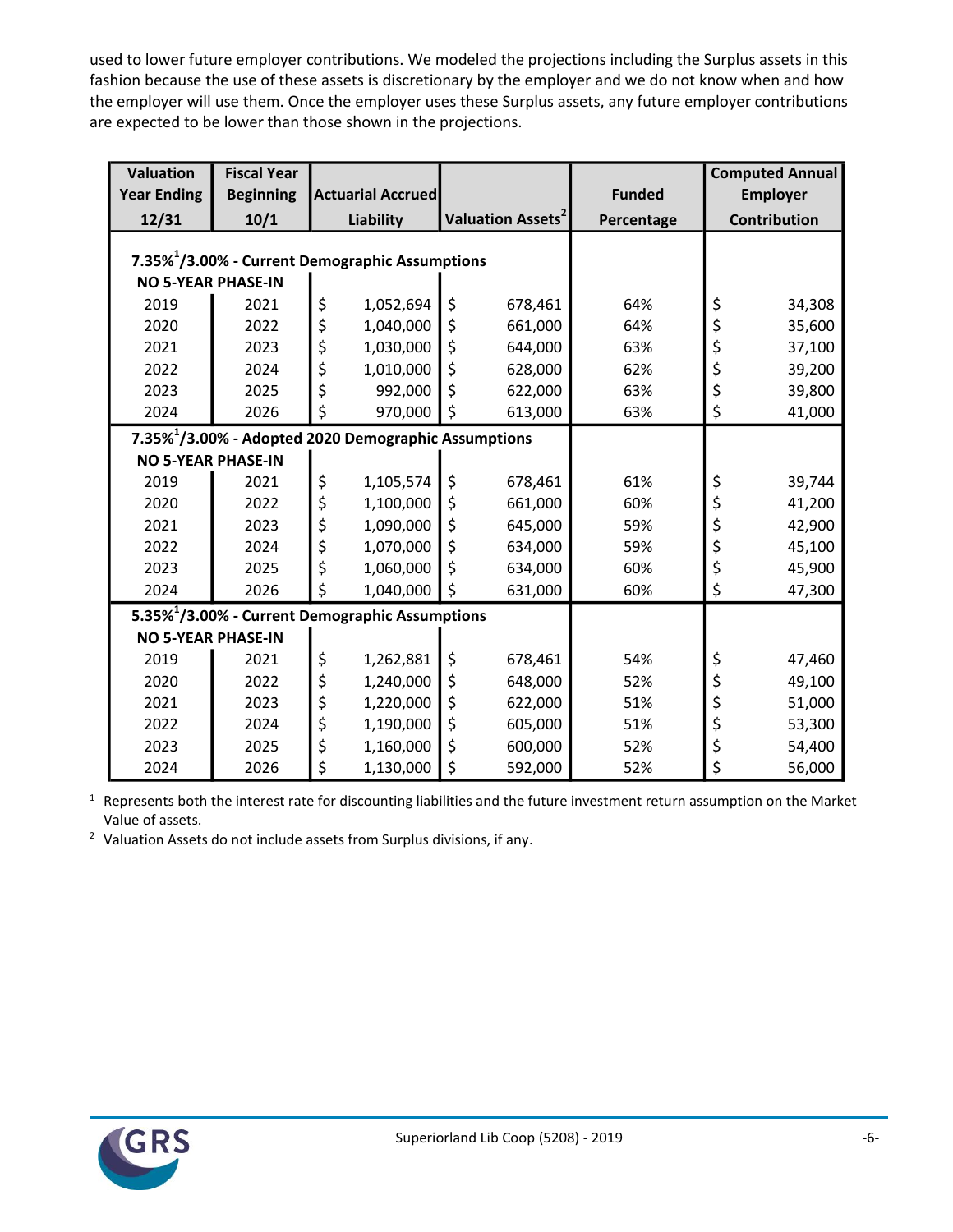

Notes:

All projected funded percentages are shown with no phase-in.

Assumes assets from Surplus divisions will not be used to lower employer contributions during the projection period. The green indicator lines have been added at 60% funded and 21 years following the valuation date for PA 202 purposes.



Notes:

All projected contributions are shown with no phase-in.

Projected employer contributions do not reflect the use of any assets from the Surplus divisions.

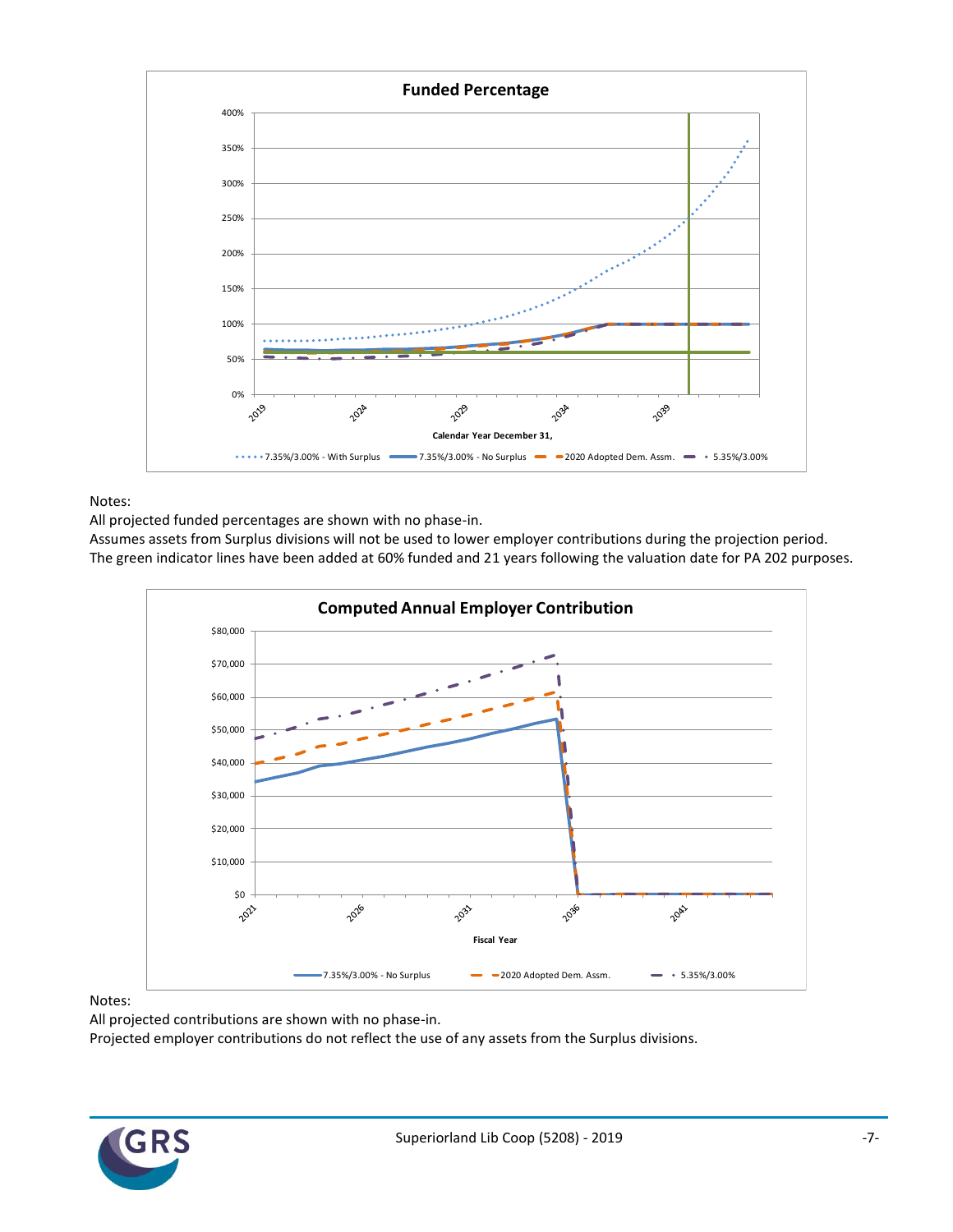## **Table 1: Employer Contribution Details For the Fiscal Year Beginning October 1, 2021**

|                                                                    |                                       |                                |                                          | <b>Employer Contributions</b>                                                 |                                                   |                                                            |                                                              |                                                                |                                                                    |
|--------------------------------------------------------------------|---------------------------------------|--------------------------------|------------------------------------------|-------------------------------------------------------------------------------|---------------------------------------------------|------------------------------------------------------------|--------------------------------------------------------------|----------------------------------------------------------------|--------------------------------------------------------------------|
| <b>Division</b>                                                    | <b>Total</b><br><b>Normal</b><br>Cost | Employee<br>Contribut.<br>Rate | <b>Employer</b><br><b>Normal</b><br>Cost | Payment of the<br><b>Unfunded</b><br><b>Accrued</b><br>Liability <sup>4</sup> | Computed<br>Employer<br>Contribut. No<br>Phase-In | Computed<br>Employer<br>Contribut.<br><b>With Phase-In</b> | <b>Blended ER</b><br><b>Rate No</b><br>Phase-In <sup>3</sup> | <b>Blended ER</b><br><b>Rate With</b><br>Phase-In <sup>3</sup> | Employee<br>Contribut.<br><b>Conversion</b><br>Factor <sup>2</sup> |
| <b>Percentage of Payroll</b><br>01 - General                       | 0.00%                                 | 4.70%                          |                                          |                                                                               |                                                   |                                                            |                                                              |                                                                |                                                                    |
| <b>Estimated Monthly Contribution</b> <sup>3</sup><br>01 - General |                                       |                                | $\Omega$                                 | 2,859                                                                         | 2,859<br>$\mathcal{L}$                            | 2,610                                                      |                                                              |                                                                |                                                                    |
| <b>Total Municipality</b>                                          |                                       |                                |                                          | 2,859                                                                         | 2,859                                             | 2,610                                                      |                                                              |                                                                |                                                                    |
| <b>Estimated Annual Contribution</b> <sup>3</sup>                  |                                       |                                | 0                                        | 34,308                                                                        | $34,308$   \$                                     | 31,320                                                     |                                                              |                                                                |                                                                    |

<span id="page-12-0"></span>1 The above employer contribution requirements are in addition to the employee contributions, if any.

2 If employee contributions are increased/decreased by 1.00% of pay, the employer contribution requirement will decrease/increase by the Employee Contribution Conversion Factor. The conversion factor is usually under 1%, because employee contributions may be refunded at termination of employment, and not used to fund retirement pensions. Employer contributions will all be used to fund pensions.

3 For divisions that are open to new hires, estimated contributions are based on projected fiscal year payroll. Actual contributions will be based on actual reported monthly pays, and will be different from the above amounts. For divisions that will have no new hires (i.e., closed divisions), invoices will be based on the above dollar amounts which are based on projected fiscal year payroll. See description of Open Divisions and Closed Divisions in the Appendix.

4 Note that if the overfunding credit is larger than the normal cost, the full credit is shown above but the total contribution requirement is zero. This will cause the displayed normal cost and unfunded accrued liability contributions to not add across.

5 For linked divisions, the employer will be invoiced the Computed Employer Contribution No Phase-in rate shown above for each linked division (a contribution rate for the open division; a contribution dollar for the closed-but-linked division), unless the employer elects to contribute the Blended Employer Contribution rate shown above, by contacting MERS at 800-767-MERS (6377).

**Please see the Comments on Asset Smoothing in the Executive Summary of this report.**

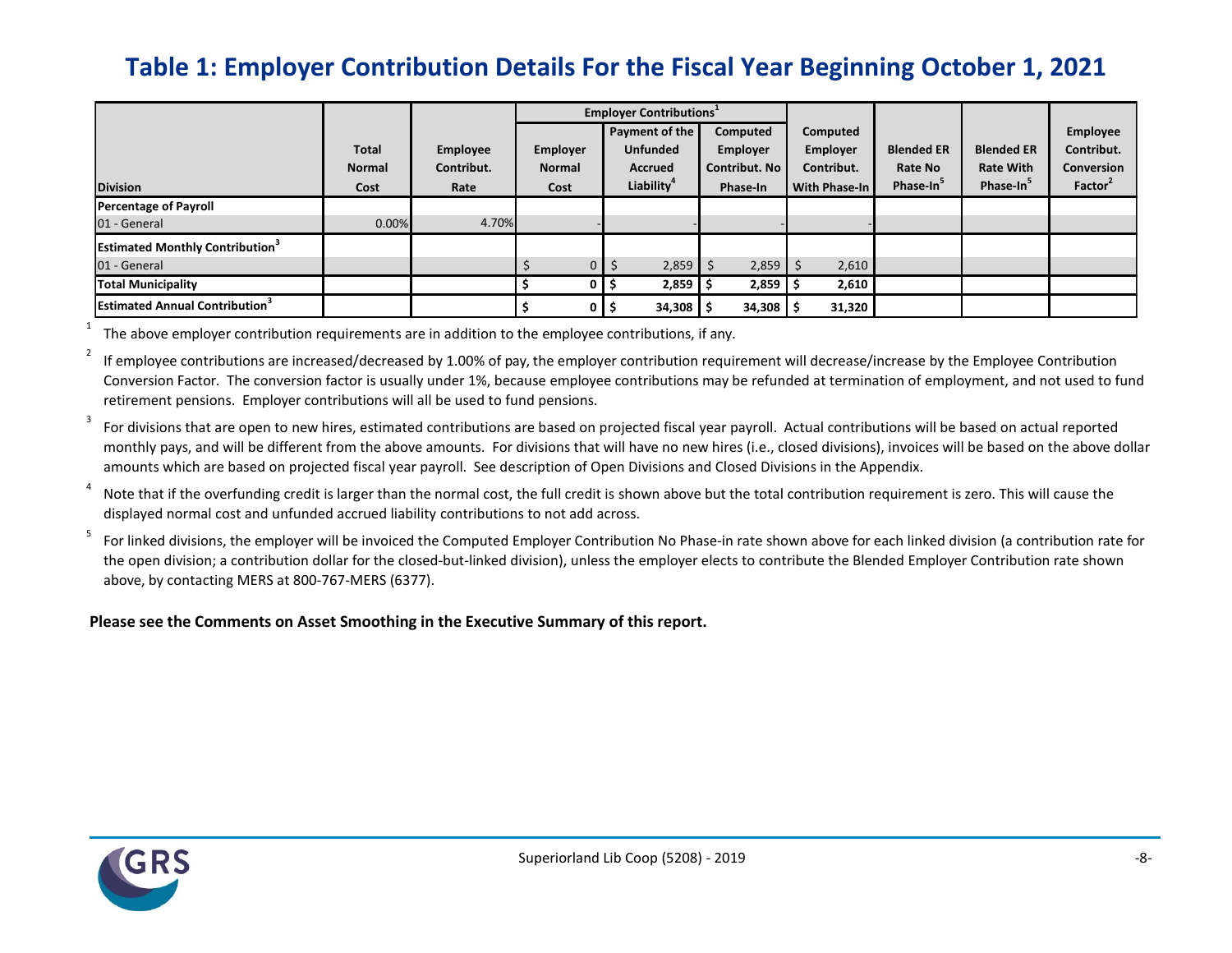## **Table 2: Benefit Provisions**

| 2019 Valuation            | 2018 Valuation            |
|---------------------------|---------------------------|
| 2.00% Multiplier (no max) | 2.00% Multiplier (no max) |
| 60                        | 60                        |
| 8 years                   | 8 years                   |
| 55/25                     | 55/25                     |
| 50/25                     | 50/25                     |
| 55/15                     | 55/15                     |
| 5 years                   | 5 years                   |
| 2.50% (Non-Compound)      | 2.50% (Non-Compound)      |
| 4.70%                     | 4.70%                     |
| 6/1/2018                  | 6/1/2018                  |
| No                        | No                        |
|                           |                           |

### <span id="page-13-0"></span>**01 - General: Closed to new hires**

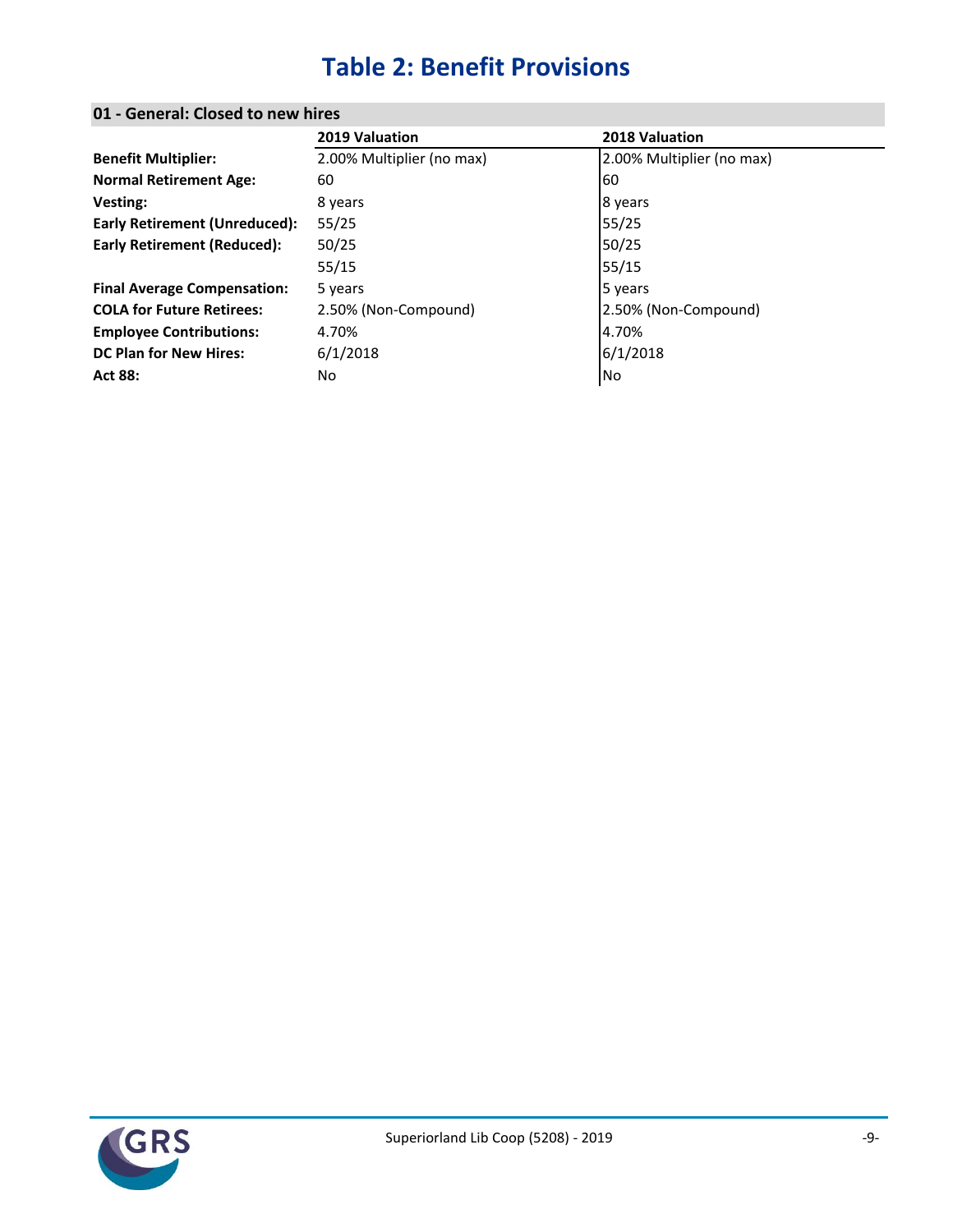<span id="page-14-0"></span>

|                                   |                         | 2019 Valuation                 |               | 2018 Valuation                 | 2019 Valuation        |                                                   |                                                |  |
|-----------------------------------|-------------------------|--------------------------------|---------------|--------------------------------|-----------------------|---------------------------------------------------|------------------------------------------------|--|
| <b>Division</b>                   | <b>Number</b>           | Annual<br>Payroll <sup>1</sup> | <b>Number</b> | Annual<br>Payroll <sup>1</sup> | <b>Average</b><br>Age | Average<br><b>Benefit</b><br>Service <sup>2</sup> | Average<br>Eligibility<br>Service <sup>2</sup> |  |
| 01 - General                      |                         |                                |               |                                |                       |                                                   |                                                |  |
| <b>Active Employees</b>           | 0                       | \$<br>0                        | 0             | \$<br>0                        | 0.0                   | 0.0                                               | 0.0                                            |  |
| <b>Vested Former Employees</b>    | 1                       | 4,390                          | 1             | 4,390                          | 50.8                  | 9.0                                               | 9.0                                            |  |
| <b>Retirees and Beneficiaries</b> | 4                       | 86,330                         | 4             | 84,543                         | 67.1                  |                                                   |                                                |  |
| Pending Refunds                   | 0                       |                                | 0             |                                |                       |                                                   |                                                |  |
| <b>Total Municipality</b>         |                         |                                |               |                                |                       |                                                   |                                                |  |
| <b>Active Employees</b>           | 0                       | \$<br>0                        | 0             | \$<br>0                        | 0.0                   | 0.0                                               | 0.0                                            |  |
| <b>Vested Former Employees</b>    | 1                       | 4,390                          | 1             | 4,390                          | 50.8                  | 9.0                                               | 9.0                                            |  |
| <b>Retirees and Beneficiaries</b> | 4                       | 86,330                         | 4             | 84,543                         | 67.1                  |                                                   |                                                |  |
| <b>Pending Refunds</b>            | $\overline{\mathbf{0}}$ |                                | <u>0</u>      |                                |                       |                                                   |                                                |  |
| <b>Total Participants</b>         | 5                       |                                | 5             |                                |                       |                                                   |                                                |  |

## **Table 3: Participant Summary**

1 Annual payroll for active employees; annual deferred benefits payable for vested former employees; annual benefits being paid for retirees and beneficiaries.

2 Descriptions can be found under Miscellaneous and Technical Assumptions in the Appendix.

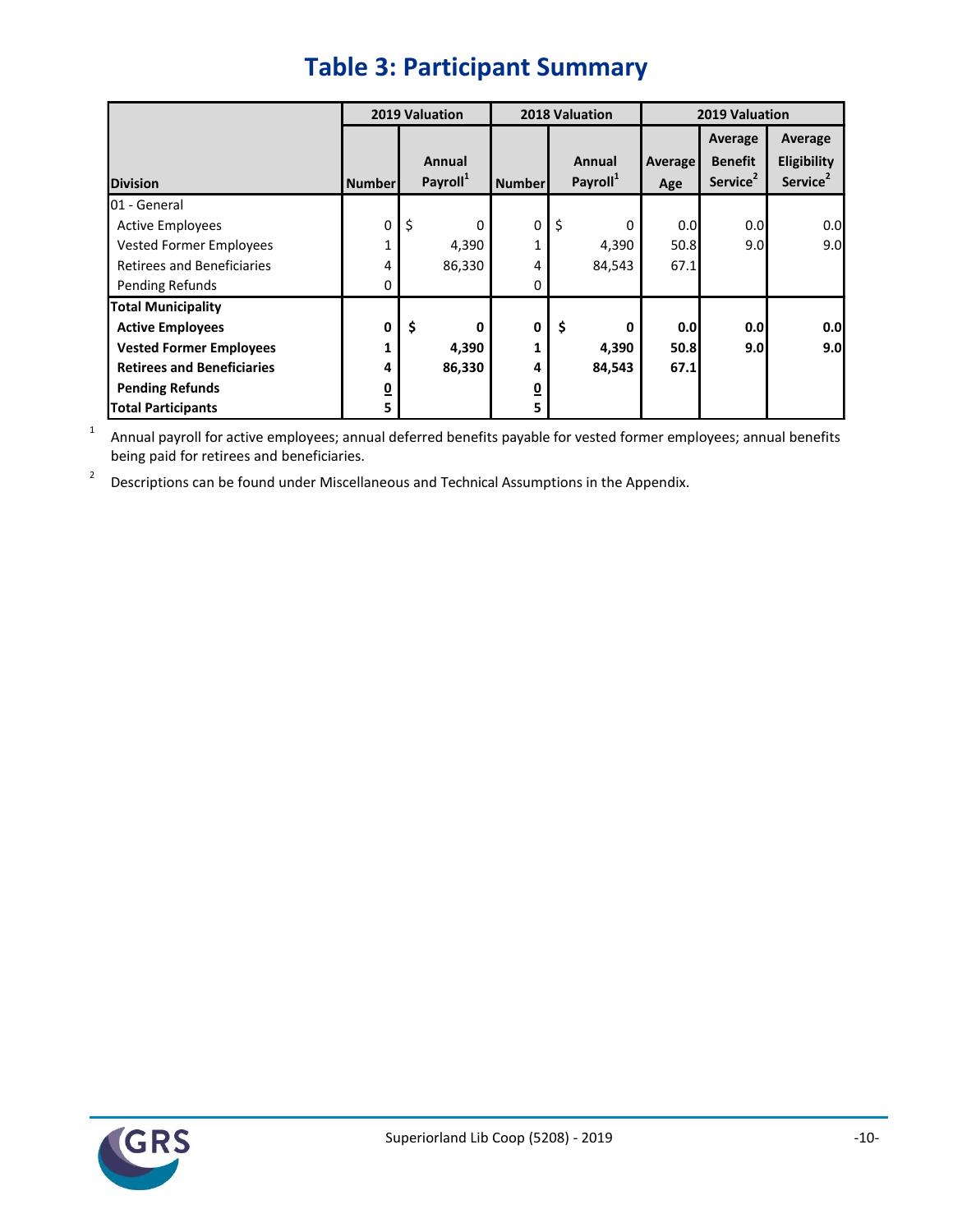<span id="page-15-0"></span>

|                                 |                                             | <b>2019 Valuation</b> |  |                       | <b>2018 Valuation</b> |                                             |  |                       |  |
|---------------------------------|---------------------------------------------|-----------------------|--|-----------------------|-----------------------|---------------------------------------------|--|-----------------------|--|
| <b>Division</b>                 | <b>Employer and</b><br>Retiree <sup>1</sup> |                       |  | Employee <sup>2</sup> |                       | <b>Employer and</b><br>Retiree <sup>1</sup> |  | Employee <sup>2</sup> |  |
| 01 - General                    |                                             | 659,715               |  | 9,920                 |                       | 634,459                                     |  | 9,765                 |  |
| S1 - Surplus Unassoc.           |                                             | 120,383               |  |                       |                       | 78,351                                      |  |                       |  |
| Municipality Total <sup>3</sup> |                                             | 780,098<br>9,920      |  |                       |                       | 712,809                                     |  | 9,765                 |  |
| Combined Assets <sup>3</sup>    | \$790,018                                   |                       |  |                       |                       | \$722,575                                   |  |                       |  |

1 Reserve for Employer Contributions and Benefit Payments.

2 Reserve for Employee Contributions.

3 Totals may not add due to rounding.

The December 31, 2019 valuation assets (actuarial value of assets) are equal to 1.013179 times the reported market value of assets (compared to 1.095342 as of December 31, 2018). Refer to the Appendix for a description of the valuation asset derivation and a detailed calculation of valuation assets.

Assets in the Surplus division(s) are employer assets that have been reserved to be used by the employer at some point in the future to stabilize increases in contributions. These assets are not used in calculating the employer contribution for the fiscal year beginning October 1, 2021.

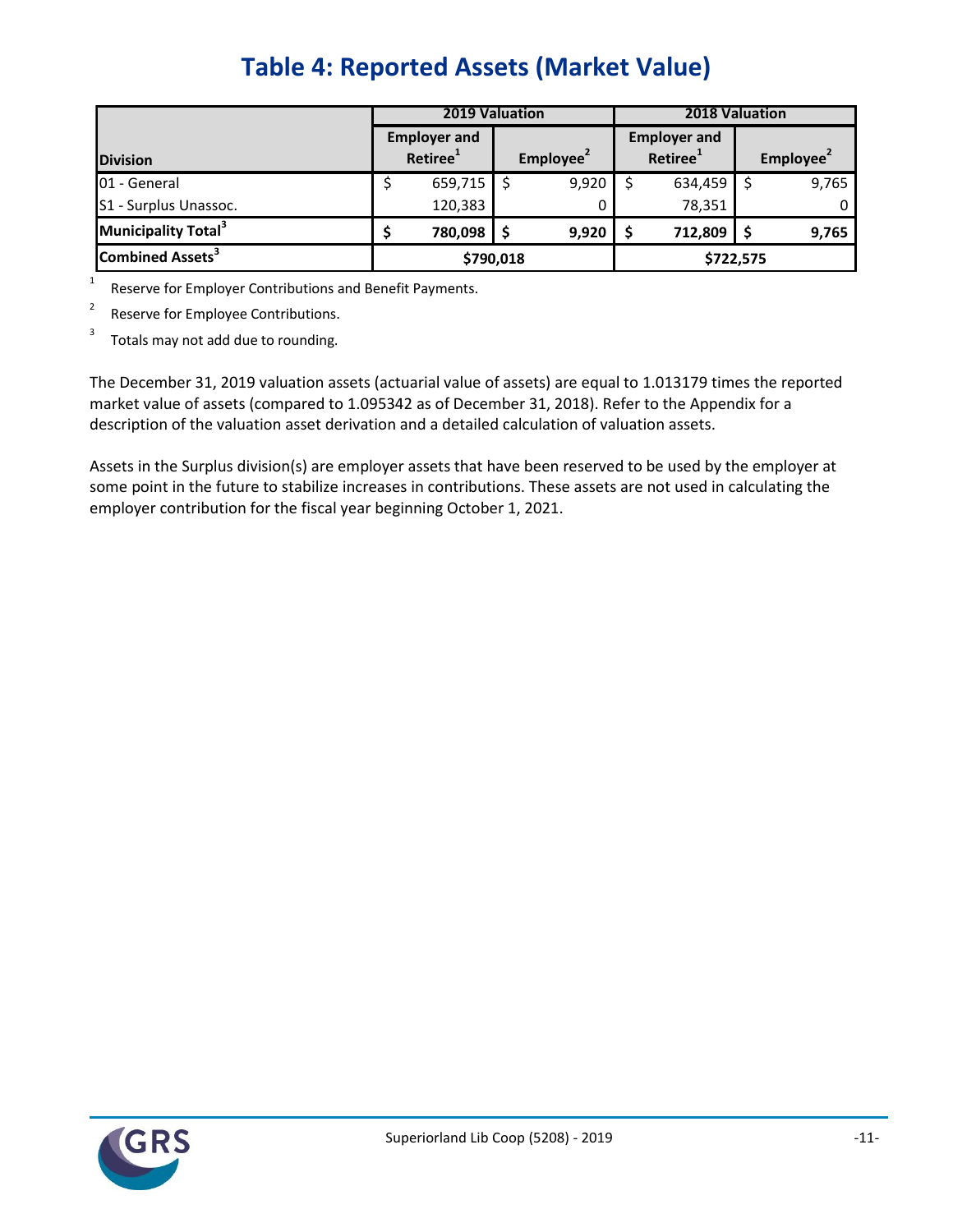## **Table 5: Flow of Valuation Assets**

<span id="page-16-0"></span>

|              |                               |                   |                      | Investment    |                   |                     |                   |                  |
|--------------|-------------------------------|-------------------|----------------------|---------------|-------------------|---------------------|-------------------|------------------|
| Year         |                               |                   |                      | <b>Income</b> |                   | <b>Employee</b>     |                   | <b>Valuation</b> |
| <b>Ended</b> | <b>Employer Contributions</b> |                   | <b>Employee</b>      | (Valuation    | <b>Benefit</b>    | <b>Contribution</b> | <b>Net</b>        | <b>Asset</b>     |
| 12/31        | <b>Required</b>               | <b>Additional</b> | <b>Contributions</b> | Assets)       | <b>Payments</b>   | <b>Refunds</b>      | <b>Transfers</b>  | <b>Balance</b>   |
|              |                               |                   |                      |               |                   |                     |                   |                  |
| 2009         | \$<br>5,214                   |                   | \$<br>6,189          | \$<br>46,529  | \$<br>$\mathbf 0$ | $\pmb{0}$<br>\$     | \$<br>$\mathbf 0$ | \$<br>837,443    |
| 2010         | 1,000                         |                   | 3,148                | 40,475        | (40, 174)         | 0                   | 0                 | 841,892          |
| 2011         | $\mathbf 0$                   | \$<br>4,300       | 1,552                | 38,059        | (49, 417)         | 0                   | 0                 | 836,386          |
| 2012         | $\Omega$                      | 4,800             | 1,582                | 33,545        | (50, 625)         | 0                   | 0                 | 825,688          |
| 2013         | 301                           | 4,800             | 1,638                | 45,624        | (51, 831)         | 0                   | 0                 | 826,220          |
|              |                               |                   |                      |               |                   |                     |                   |                  |
| 2014         | 2,405                         | 1,600             | 1,876                | 44,970        | (54, 696)         | 0                   | 0                 | 822,375          |
| 2015         | 3,219                         | O                 | 25                   | 34,681        | (75,082)          | 0                   | 0                 | 785,218          |
| 2016         | 8,504                         | 878               | 3,366                | 34,652        | (76, 736)         | 0                   | $\Omega$          | 755,882          |
| 2017         | 12,405                        | 31,512            | 3,415                | 43,166        | (78, 460)         | 0                   | 0                 | 767,920          |
| 2018         | 26,382                        | 51,085            | 67                   | 28,337        | (82, 325)         | 0                   | $\mathbf 0$       | 791,466          |
|              |                               |                   |                      |               |                   |                     |                   |                  |
| 2019         | 26,415                        | 30,000            | 0                    | 37,091        | (84, 542)         | 0                   | 0                 | 800,430          |

#### Notes:

Transfers in and out are usually related to the transfer of participants between municipalities, and to employer and employee payments for service credit purchases (if any) that the governing body has approved.

Additional employer contributions, if any, are shown separately starting in 2011. Prior to 2011, additional contributions are combined with the required employer contributions.

The investment income column reflects the recognized investment income based on Valuation Assets. It does not reflect the market value investment return in any given year.

The Valuation Asset balance includes assets from Surplus divisions, if any.

Years where historical information is not available, will be displayed with zero values.

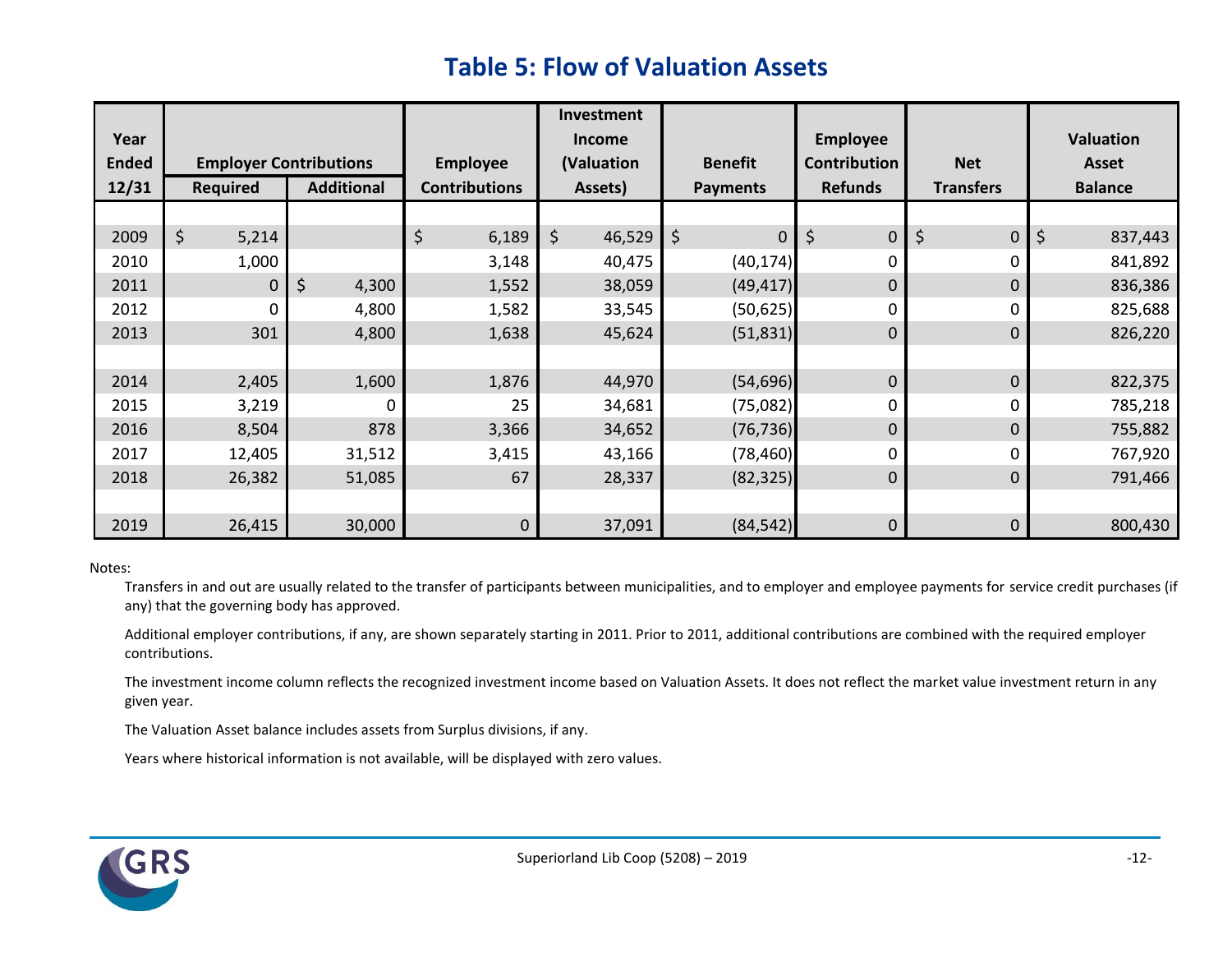## **Table 6: Actuarial Accrued Liabilities and Valuation Assets as of December 31, 2019**

|                       |                  |                  | <b>Actuarial Accrued Liability</b> |                |                |                         |               | <b>Unfunded</b>    |
|-----------------------|------------------|------------------|------------------------------------|----------------|----------------|-------------------------|---------------|--------------------|
|                       |                  | <b>Vested</b>    |                                    |                |                |                         |               | (Overfunded)       |
|                       | <b>Active</b>    | Former           | <b>Retirees and</b>                | <b>Pending</b> |                |                         | Percent       | <b>Accrued</b>     |
| <b>Division</b>       | <b>Employees</b> | <b>Employees</b> | <b>Beneficiaries</b>               | <b>Refunds</b> | <b>Total</b>   | <b>Valuation Assets</b> | <b>Funded</b> | <b>Liabilities</b> |
| 01 - General          |                  | 25,094           | $1,027,600$ \$                     |                | $1,052,694$ \$ | 678,461                 | 64.5%         | 374,233            |
| S1 - Surplus Unassoc. |                  |                  |                                    |                |                | 121,969                 |               | (121,969)          |
| <b>Total</b>          |                  | 25,094           | $1,027,600$ \$                     | 0              | 1,052,694      | 800,430                 | 76.0%         | 252,264            |

<span id="page-17-0"></span>**Please see the Comments on Asset Smoothing in the Executive Summary of this report.**

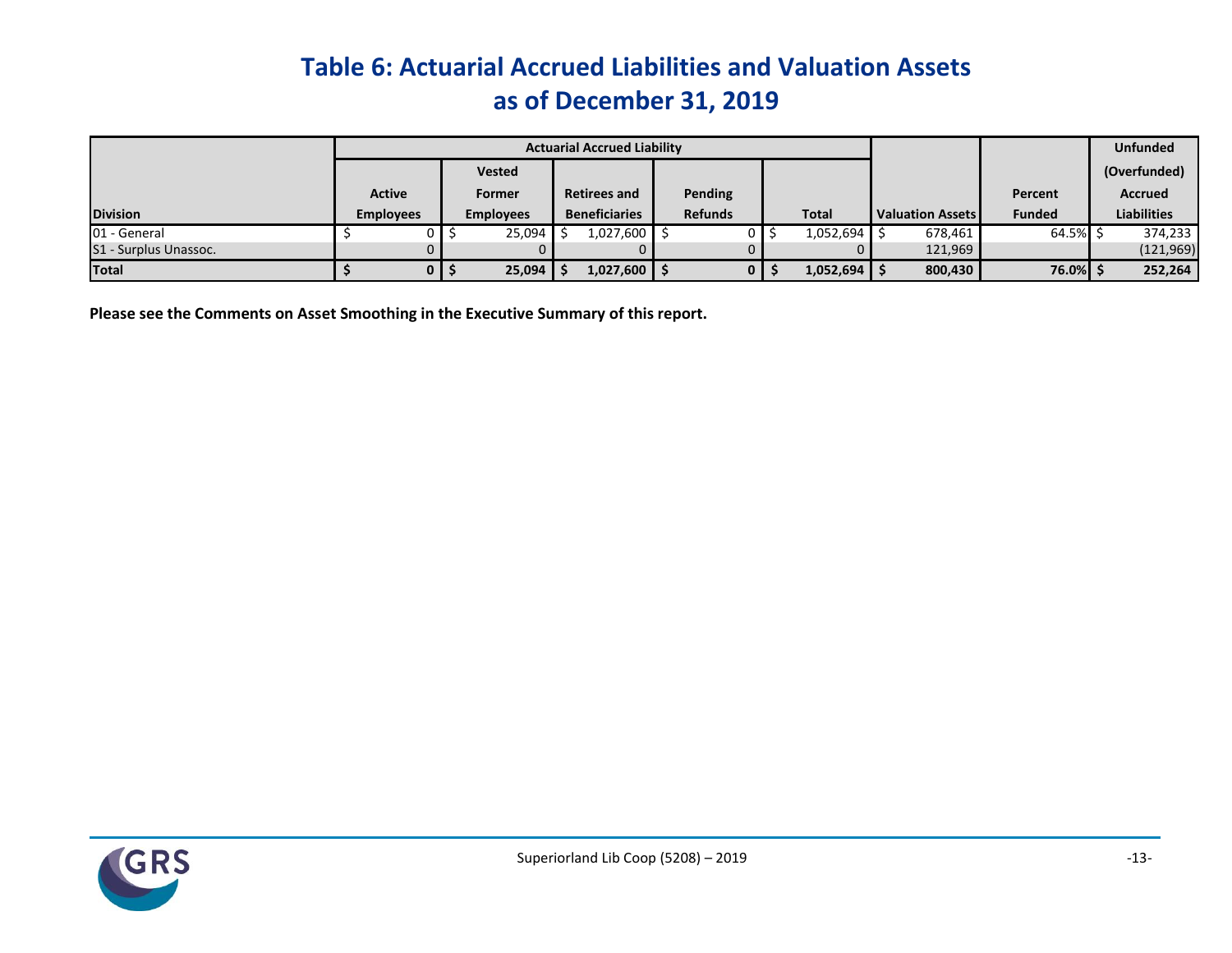## <span id="page-18-0"></span>**Table 7: Actuarial Accrued Liabilities - Comparative Schedule**

|                       |                          |                         |                | <b>Unfunded</b><br>(Overfunded) |
|-----------------------|--------------------------|-------------------------|----------------|---------------------------------|
| <b>Valuation Date</b> | <b>Actuarial</b>         |                         | <b>Percent</b> | <b>Accrued</b>                  |
| December 31           | <b>Accrued Liability</b> | <b>Valuation Assets</b> | <b>Funded</b>  | <b>Liabilities</b>              |
|                       |                          |                         |                |                                 |
| 2005                  | \$<br>535,691            | $\zeta$<br>613,752      | 115%           | \$<br>(78,061)                  |
| 2006                  | 573,502                  | 670,339                 | 117%           | (96, 837)                       |
| 2007                  | 611,455                  | 731,884                 | 120%           | (120, 429)                      |
| 2008                  | 634,090                  | 779,511                 | 123%           | (145, 421)                      |
| 2009                  | 646,111                  | 837,443                 | 130%           | (191, 332)                      |
|                       |                          |                         |                |                                 |
| 2010                  | 812,822                  | 841,892                 | 104%           | (29,070)                        |
| 2011                  | 827,155                  | 836,386                 | 101%           | (9, 231)                        |
| 2012                  | 844,939                  | 825,688                 | 98%            | 19,251                          |
| 2013                  | 863,152                  | 826,220                 | 96%            | 36,932                          |
| 2014                  | 935,146                  | 822,375                 | 88%            | 112,771                         |
|                       |                          |                         |                |                                 |
| 2015                  | 984,802                  | 785,218                 | 80%            | 199,584                         |
| 2016                  | 995,605                  | 755,882                 | 76%            | 239,723                         |
| 2017                  | 1,021,727                | 767,920                 | 75%            | 253,807                         |
| 2018                  | 1,019,481                | 791,466                 | 78%            | 228,015                         |
| 2019                  | 1,052,694                | 800,430                 | 76%            | 252,264                         |

Notes: Actuarial assumptions were revised for the 2008, 2009, 2010, 2011, 2012, 2015 and 2019 actuarial valuations.

The Valuation Assets include assets from Surplus divisions, if any.

Years where historical information is not available will be displayed with zero values.

Throughout this report are references to valuation results generated prior to the 2018 valuation date. Results prior to 2018 were received directly from the prior actuary or extracted from the previous valuation system by MERS's technology service provider.

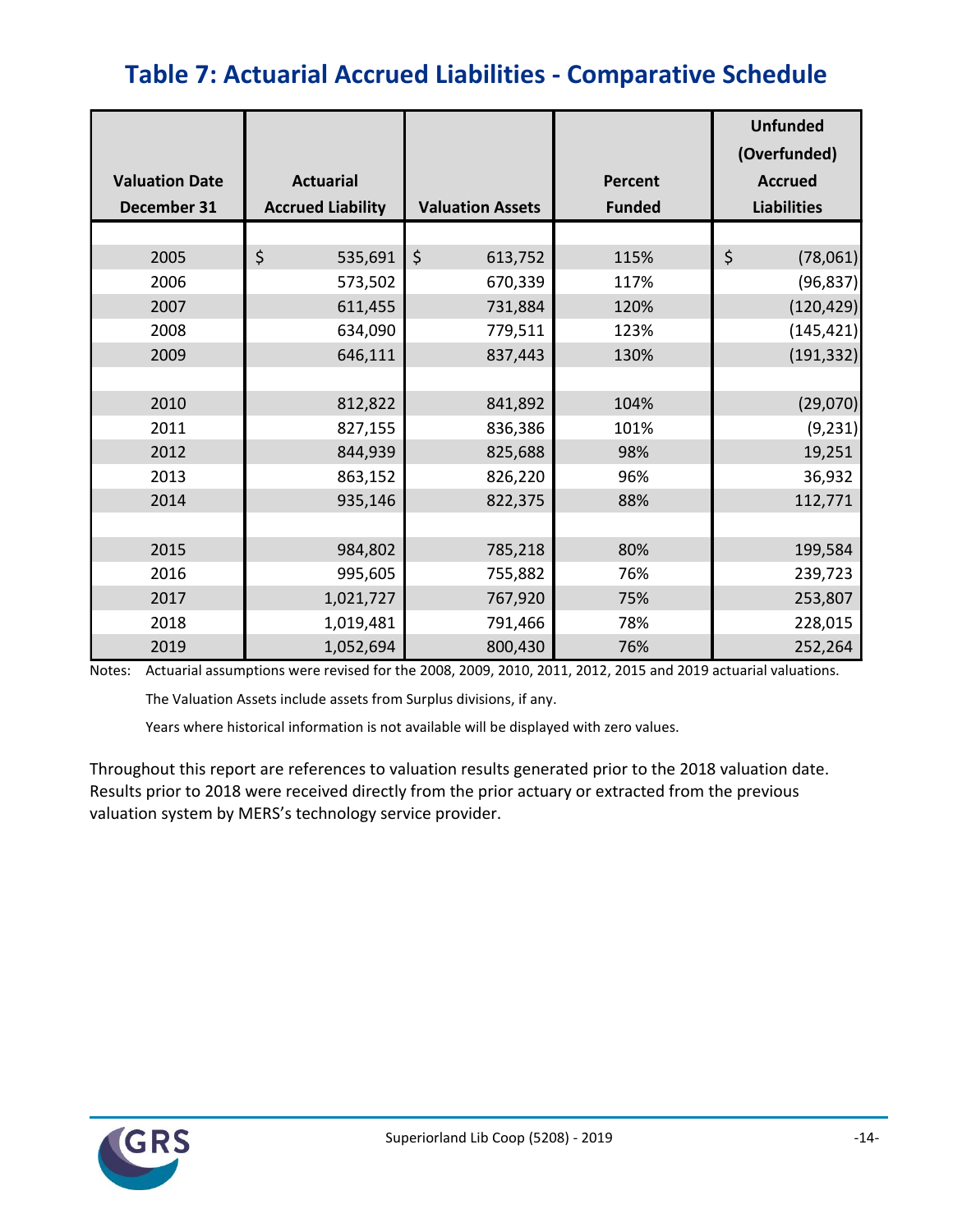## <span id="page-19-0"></span>**Tables 8 and 9: Division-Based Comparative Schedules**

### **Division 01 - General**

| <b>Valuation Date</b> | <b>Actuarial</b>         |                         | Percent       | <b>Unfunded</b><br>(Overfunded)<br><b>Accrued</b> |
|-----------------------|--------------------------|-------------------------|---------------|---------------------------------------------------|
| December 31           | <b>Accrued Liability</b> | <b>Valuation Assets</b> | <b>Funded</b> | <b>Liabilities</b>                                |
| 2009                  | \$<br>646,111            | \$<br>837,443           | 130%          | \$<br>(191, 332)                                  |
| 2010                  | 812,822                  | 841,892                 | 104%          | (29,070)                                          |
| 2011                  | 827,155                  | 836,386                 | 101%          | (9, 231)                                          |
| 2012                  | 844,939                  | 825,688                 | 98%           | 19,251                                            |
| 2013                  | 863,152                  | 826,220                 | 96%           | 36,932                                            |
|                       |                          |                         |               |                                                   |
| 2014                  | 935,146                  | 822,375                 | 88%           | 112,771                                           |
| 2015                  | 984,802                  | 785,218                 | 80%           | 199,584                                           |
| 2016                  | 995,605                  | 755,882                 | 76%           | 239,723                                           |
| 2017                  | 1,021,727                | 736,568                 | 72%           | 285,159                                           |
| 2018                  | 1,019,481                | 705,645                 | 69%           | 313,836                                           |
|                       |                          |                         |               |                                                   |
| 2019                  | 1,052,694                | 678,461                 | 64%           | 374,233                                           |

#### **Table 8-01: Actuarial Accrued Liabilities - Comparative Schedule**

Notes: Actuarial assumptions were revised for the 2009, 2010, 2011, 2012, 2015 and 2019 actuarial valuations.

|                       | <b>Active Employees</b> |                | Computed                  | <b>Employee</b>     |
|-----------------------|-------------------------|----------------|---------------------------|---------------------|
| <b>Valuation Date</b> |                         | Annual         | <b>Employer</b>           | <b>Contribution</b> |
| December 31           | <b>Number</b>           | <b>Payroll</b> | Contribution <sup>1</sup> | Rate <sup>2</sup>   |
| 2009                  | 3                       | \$<br>121,549  | 0.00%                     | 4.70%               |
| 2010                  | 1                       | 33,501         | 0.00%                     | 4.70%               |
| 2011                  | $\mathbf{1}$            | 33,011         | 3.29%                     | 4.70%               |
| 2012                  | $\mathbf{1}$            | 33,667         | 9.62%                     | 4.70%               |
| 2013                  | $\mathbf{1}$            | 34,858         | 12.41%                    | 4.70%               |
|                       |                         |                |                           |                     |
| 2014                  | $\Omega$                | $\Omega$       | \$663                     | 0.00%               |
| 2015                  | $\mathbf{1}$            | 6,437          | 214.42%                   | 4.70%               |
| 2016                  | $\mathbf{1}$            | 71,615         | 30.08%                    | 4.70%               |
| 2017                  | 0                       | 0              | \$1,875                   | 4.70%               |
| 2018                  | $\Omega$                | 0              | \$2,187                   | 4.70%               |
|                       |                         |                |                           |                     |
| 2019                  | 0                       | 0              | \$2,859                   | 4.70%               |

#### **Table 9-01: Computed Employer Contributions - Comparative Schedule**

1 For open divisions, a percent of pay contribution is shown. For closed divisions, a monthly dollar contribution is shown.

 2 For each valuation year, the computed employer contribution is based on the employee rate. If the employee rate changes during the applicable fiscal year, the computed employer contribution will be adjusted.

**Note:** The contributions shown in Table 9 for the 12/31/2015 through 12/31/2019 valuations do **not** reflect the phase-in of the increased contribution requirements associated with the new actuarial assumptions. The full contribution without phase-in is shown in Table 9 above.

See the Benefit Provision History, later in this report, for past benefit provision changes.

Years where historical information is not available, will be displayed with zero values.

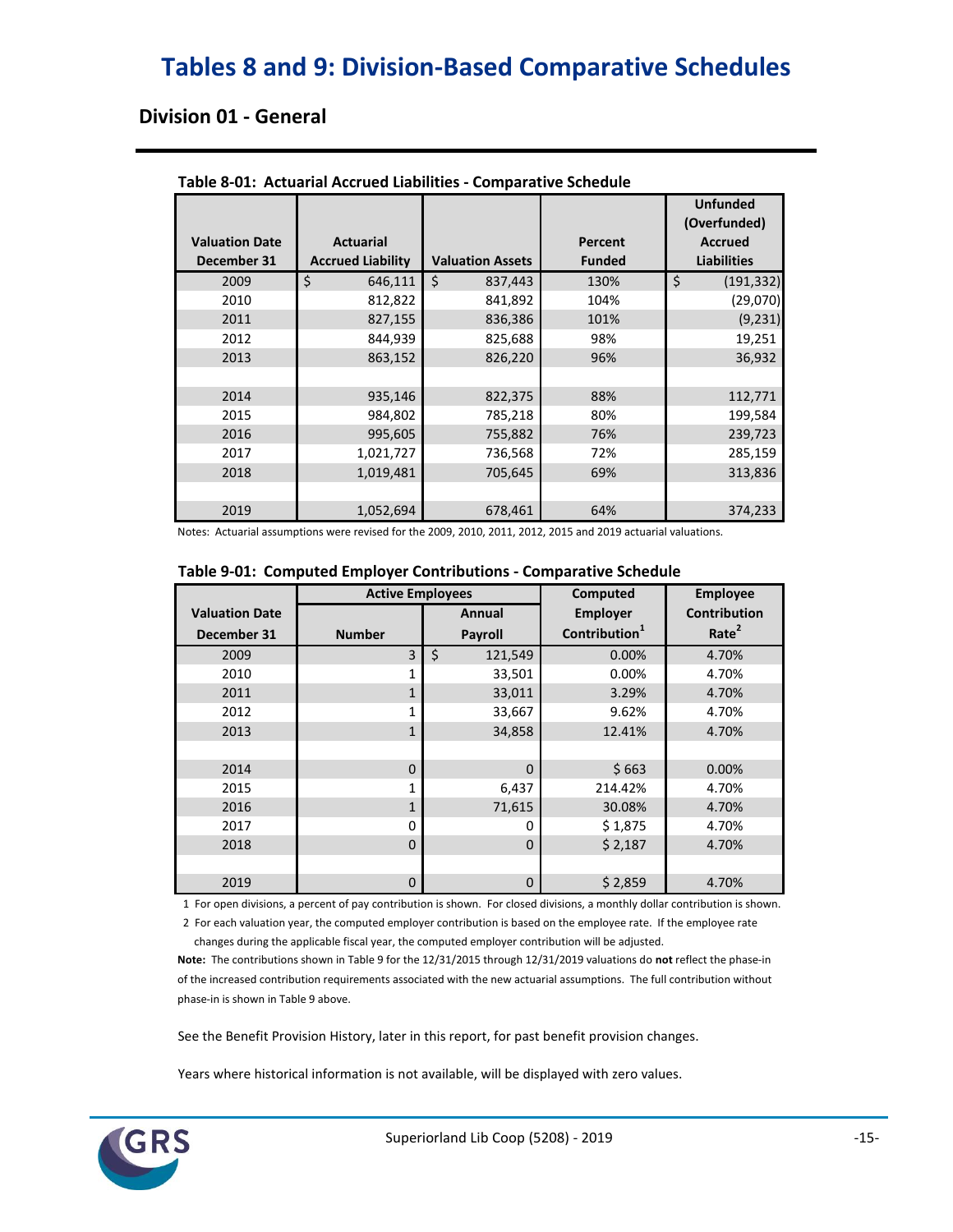|                                      |                                              |                         |                          | <b>Unfunded</b><br>(Overfunded)      |
|--------------------------------------|----------------------------------------------|-------------------------|--------------------------|--------------------------------------|
| <b>Valuation Date</b><br>December 31 | <b>Actuarial</b><br><b>Accrued Liability</b> | <b>Valuation Assets</b> | Percent<br><b>Funded</b> | <b>Accrued</b><br><b>Liabilities</b> |
| 2009                                 | \$<br>0                                      | \$<br>$\mathbf 0$       |                          | \$<br>$\mathbf 0$                    |
| 2010                                 | 0                                            | $\Omega$                |                          | 0                                    |
| 2011                                 | 0                                            | $\Omega$                |                          | $\mathbf 0$                          |
| 2012                                 | 0                                            | 0                       |                          | 0                                    |
| 2013                                 | $\Omega$                                     | $\Omega$                |                          | $\Omega$                             |
|                                      |                                              |                         |                          |                                      |
| 2014                                 | 0                                            | $\mathbf 0$             |                          | $\mathbf 0$                          |
| 2015                                 | 0                                            | $\Omega$                |                          | 0                                    |
| 2016                                 | $\Omega$                                     | $\Omega$                |                          | $\Omega$                             |
| 2017                                 | 0                                            | 31,352                  |                          | (31, 352)                            |
| 2018                                 | $\mathbf 0$                                  | 85,821                  |                          | (85, 821)                            |
|                                      |                                              |                         |                          |                                      |
| 2019                                 | 0                                            | 121,969                 |                          | (121, 969)                           |

| Table 8-S1: Actuarial Accrued Liabilities - Comparative Schedule |
|------------------------------------------------------------------|
|------------------------------------------------------------------|

Notes: Actuarial assumptions were revised for the 2009, 2010, 2011, 2012, 2015 and 2019 actuarial valuations.

Years where historical information is not available, will be displayed with zero values.

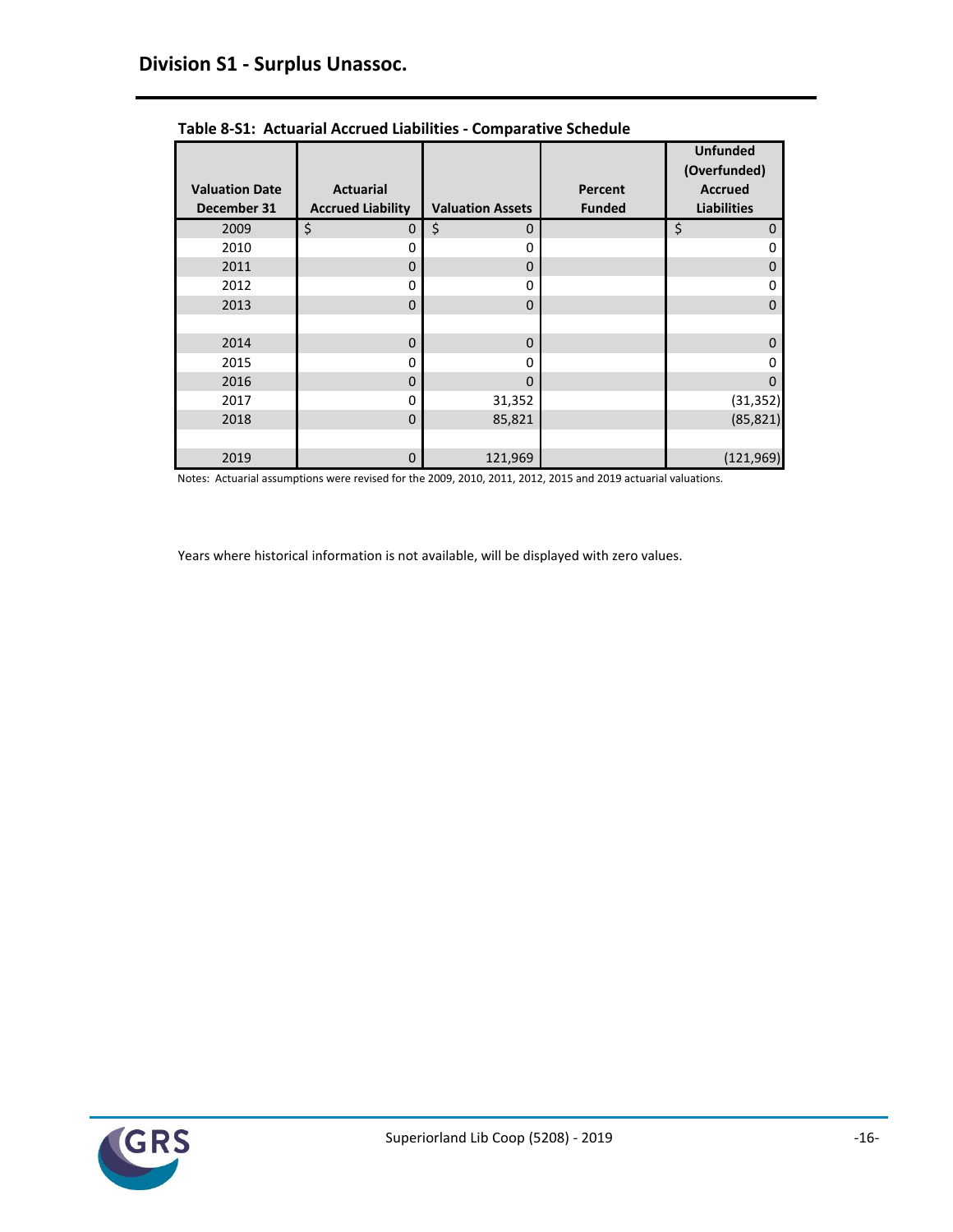## <span id="page-21-0"></span>**Table 10: Division-Based Layered Amortization Schedule**

### **Division 01 - General**

|                    |                    |                      |                     |                                 | Amounts for Fiscal Year Beginning 10/1/2021 |              |
|--------------------|--------------------|----------------------|---------------------|---------------------------------|---------------------------------------------|--------------|
|                    |                    |                      | Original            |                                 | Remaining                                   | Annual       |
|                    | Date               | Original             | <b>Amortization</b> | <b>Outstanding</b>              | Amortization                                | Amortization |
| <b>Type of UAL</b> | <b>Established</b> | Balance <sup>1</sup> | Period <sup>2</sup> | <b>UAL Balance</b> <sup>3</sup> | Period <sup>2</sup>                         | Payment      |
| Initial            | 12/31/2015         | \$<br>199.584        | 23                  | \$<br>217,892                   | 15                                          | \$<br>19,788 |
| (Gain)/Loss        | 12/31/2016         | (20, 180)            | 22                  | (22, 970)                       | 15                                          | (2,088)      |
| (Gain)/Loss        | 12/31/2017         | 90,418               | 19                  | 102,281                         | 15                                          | 9,288        |
| (Gain)/Loss        | 12/31/2018         | 21,044               | 17                  | 23,821                          | 15                                          | 2,160        |
| (Gain)/Loss        | 12/31/2019         | 17,393               | 15                  | 19,691                          | 15                                          | 1,788        |
| Assumption         | 12/31/2019         | 34,925               | 15                  | 37,178                          | 15                                          | 3,372        |
| Total              |                    |                      |                     | \$<br>377,893                   |                                             | 34,308       |

#### **Table 10-01: Layered Amortization Schedule**

 $1$  For each type of UAL (layer), this is the original balance as of the date the layer was established.

<sup>2</sup> According to the MERS amortization policy, each type of UAL (layer) is amortized over a specific period (see Appendix on MERS website).

 $^3$  This is the remaining balance as of the valuation date, projected to the beginning of the fiscal year shown above.

The unfunded accrued liability (UAL) as of December 31, 2019 (see Table 6) is projected to the beginning of the fiscal appropriate period. Please see the Appendix on the MERS website for a detailed description of the amortization policy. year for which the contributions are being calculated. This allows the 2019 valuation to take into account the expected future contributions that are based on past valuations. Each type of UAL (layer) is amortized over the

Note: The original balance and original amortization periods prior to 12/31/2018 were received from the prior actuary.

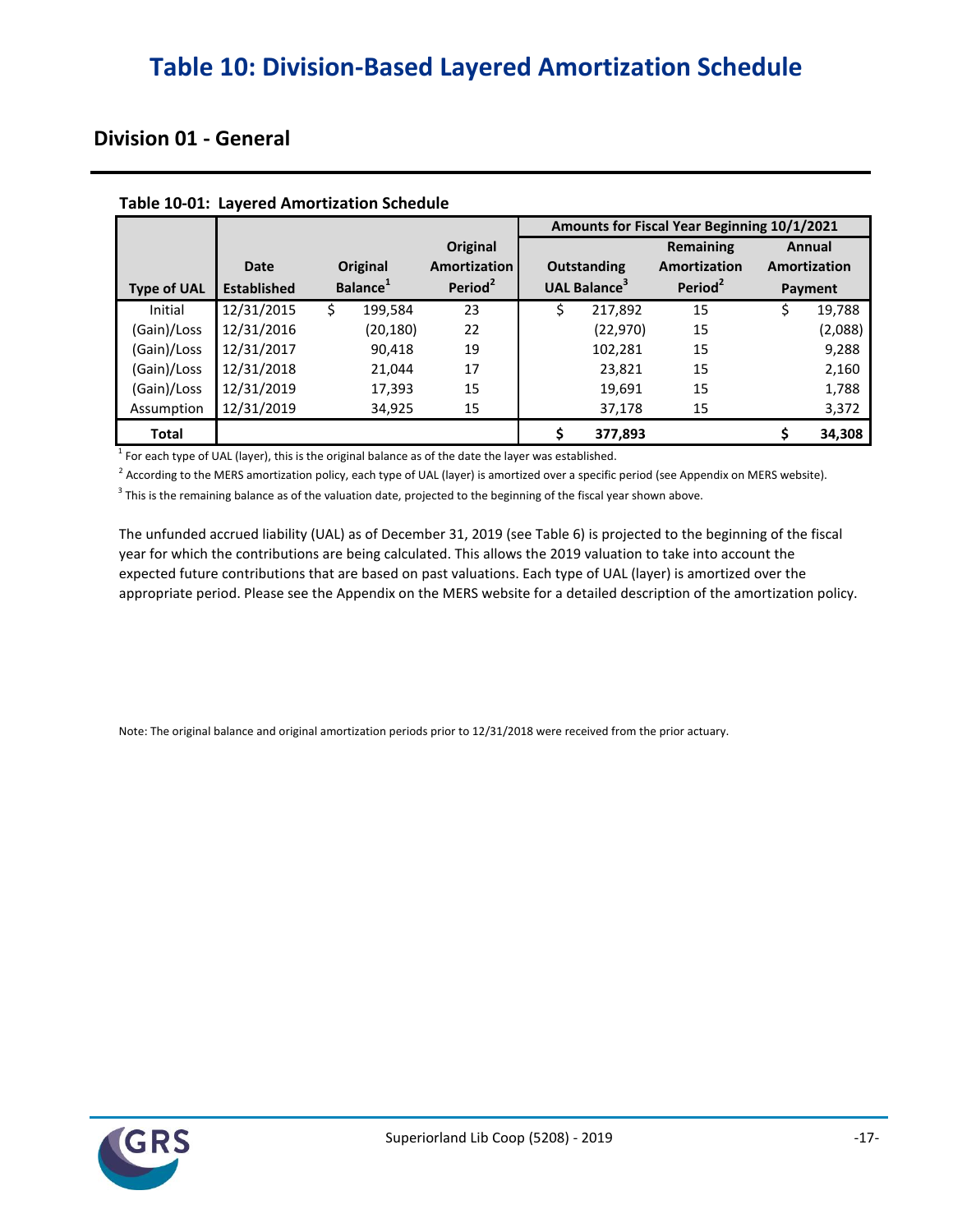## **GASB 68 Information**

<span id="page-22-0"></span>The following information has been prepared to provide some of the information necessary to complete GASB Statement No. 68 disclosures. Statement 68 is effective for fiscal years beginning after June 15, 2014. Additional resources, including an Implementation Guide, are available at [http://www.mersofmich.com/.](http://www.mersofmich.com/)

| <b>Actuarial Valuation Date:</b><br>Measurement Date of the Total Pension Liability (TPL):                                                                                                                                                                                                                                                                                                                                          |                | 12/31/2019<br>12/31/2019            |
|-------------------------------------------------------------------------------------------------------------------------------------------------------------------------------------------------------------------------------------------------------------------------------------------------------------------------------------------------------------------------------------------------------------------------------------|----------------|-------------------------------------|
| At 12/31/2019, the following employees were covered by the benefit terms:<br>Inactive employees or beneficiaries currently receiving benefits:<br>Inactive employees entitled to but not yet receiving benefits (including refunds):<br>Active employees:                                                                                                                                                                           |                | 4<br>1<br>$\overline{0}$<br>5       |
| Total Pension Liability as of 12/31/2018 measurement date:                                                                                                                                                                                                                                                                                                                                                                          | \$             | 998,094                             |
| Total Pension Liability as of 12/31/2019 measurement date:                                                                                                                                                                                                                                                                                                                                                                          | \$             | 1,030,628                           |
| Service Cost for the year ending on the 12/31/2019 measurement date:                                                                                                                                                                                                                                                                                                                                                                | \$             |                                     |
| Change in the Total Pension Liability due to:<br>- Benefit changes <sup>1</sup> :<br>- Differences between expected and actual experience <sup>2</sup> :<br>- Changes in assumptions <sup>2</sup> :                                                                                                                                                                                                                                 | \$<br>\$<br>\$ | 0<br>6,933<br>33,677                |
| Average expected remaining service lives of all employees (active and inactive):                                                                                                                                                                                                                                                                                                                                                    |                | $\Omega$                            |
| $^1$ A change in liability due to benefit changes is immediately recognized when calculating pension expense for the year.<br><sup>2</sup> Changes in liability due to differences between actual and expected experience, and changes in assumptions, are<br>recognized in pension expense over the average remaining service lives of all employees.<br>Covered employee payroll: (Needed for Required Supplementary Information) | \$             |                                     |
| Sensitivity of the Net Pension Liability to changes in the discount rate:                                                                                                                                                                                                                                                                                                                                                           |                |                                     |
| <b>Current Discount</b><br>1% Decrease<br>(6.60%)<br>Rate (7.60%)<br>\$<br>Change in Net Pension Liability as of 12/31/2019: \$<br>93,409                                                                                                                                                                                                                                                                                           | \$             | 1% Increase<br>(8.60%)<br>(80, 715) |

Note: The current discount rate shown for GASB 68 purposes is higher than the MERS assumed rate of return. This is because for GASB 68 purposes, the discount rate must be gross of administrative expenses, whereas for funding purposes it is net of administrative expenses.

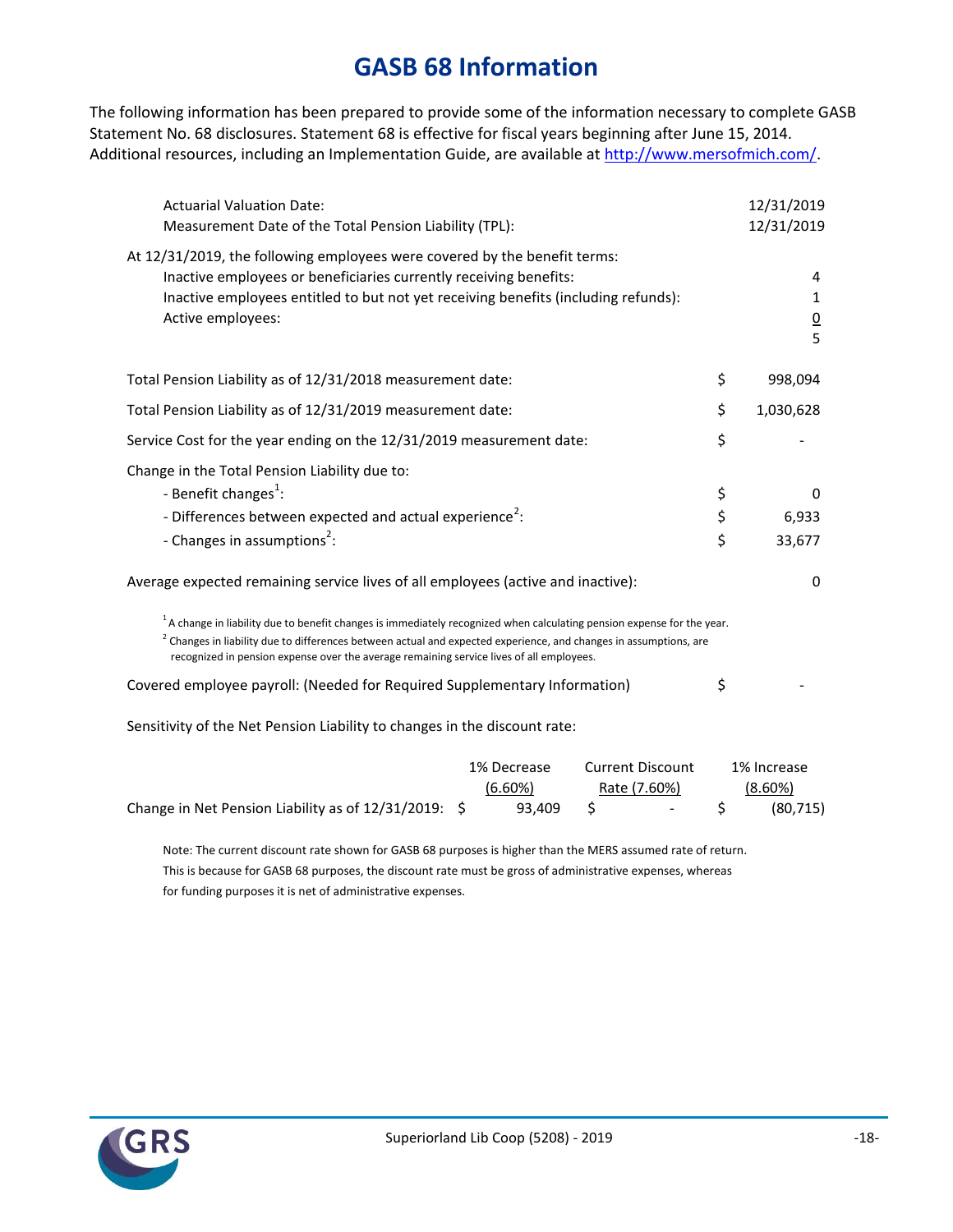## **Benefit Provision History**

<span id="page-23-0"></span>The following benefit provision history is provided by MERS. Any corrections to this history or discrepancies between this information and information displayed elsewhere in the valuation report should be reported to MERS. All provisions are listed by date of adoption.

| 01 - General |                                                                     |
|--------------|---------------------------------------------------------------------|
| 6/1/2018     | Accelerated to 15-year Amortization                                 |
| 6/1/2018     | DC Adoption Date 06-01-2018                                         |
| 12/1/2016    | Service Credit Purchase Estimates - Yes                             |
| 7/1/2007     | Member Contribution Rate 4.70%                                      |
| 6/1/2007     | Member Contribution Rate 0.00%                                      |
| 1/1/2002     | E2 2.5% COLA for future retirees (08/01/2001)                       |
| 8/1/2001     | 8 Year Vesting                                                      |
| 8/1/2001     | Benefit B-2                                                         |
| 8/1/2001     | Member Contribution Rate 4.70%                                      |
| 1/1/1988     | Benefit FAC-5 (5 Year Final Average Compensation)                   |
| 1/1/1988     | 10 Year Vesting                                                     |
| 1/1/1988     | Benefit C-1 (Old)                                                   |
| 1/1/1988     | Benefit F55 (With 25 Years of Service)                              |
| 1/1/1988     | Member Contribution Rate 3.00% Under \$4,200.00 - Then 5.00%        |
| 1/1/1988     | Fiscal Month - October                                              |
|              | Defined Benefit Normal Retirement Age - 60                          |
|              | Early Reduced (.5%) at Age 50 with 25 Years or Age 55 with 15 Years |
|              |                                                                     |

#### **S1 - Surplus Unassoc.**

1/1/1988 Fiscal Month - October

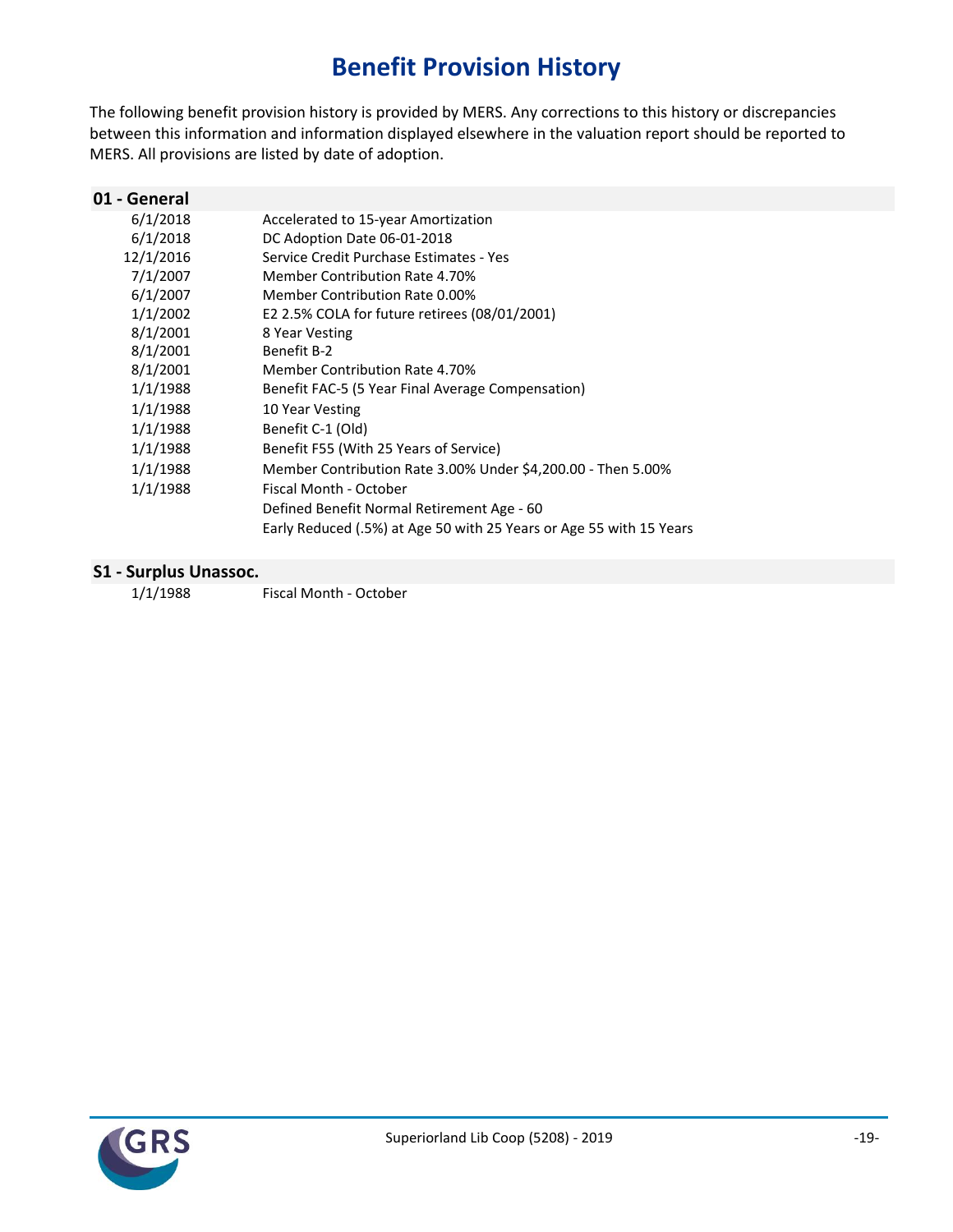## **Plan Provisions, Actuarial Assumptions, and Actuarial Funding Method**

<span id="page-24-0"></span>Details on MERS plan provisions, actuarial assumptions, and actuarial methodology can be found in the Appendix. Some actuarial assumptions are specific to this municipality and its divisions. These are listed below.

#### **Increase in Final Average Compensation**

| <b>Division</b>      | <b>FAC Increase</b><br><b>Assumption</b> |
|----------------------|------------------------------------------|
| <b>All Divisions</b> | 3.00%                                    |

#### **Withdrawal Rate Scaling Factor**

| <b>Division</b>      | <b>Withdrawal Rate</b><br><b>Scaling Factor</b> |
|----------------------|-------------------------------------------------|
| <b>All Divisions</b> | 100%                                            |

### **Miscellaneous and Technical Assumptions**

Loads – None.

#### **Amortization Policy for Closed Divisions**

| <b>Closed Division</b> | <b>Amortization Option</b>          |
|------------------------|-------------------------------------|
| 01 - General           | Accelerated to 15-Year Amortization |

Please see the Appendix on MERS website for a detailed description of the amortization options available for closed divisions within an open municipality.

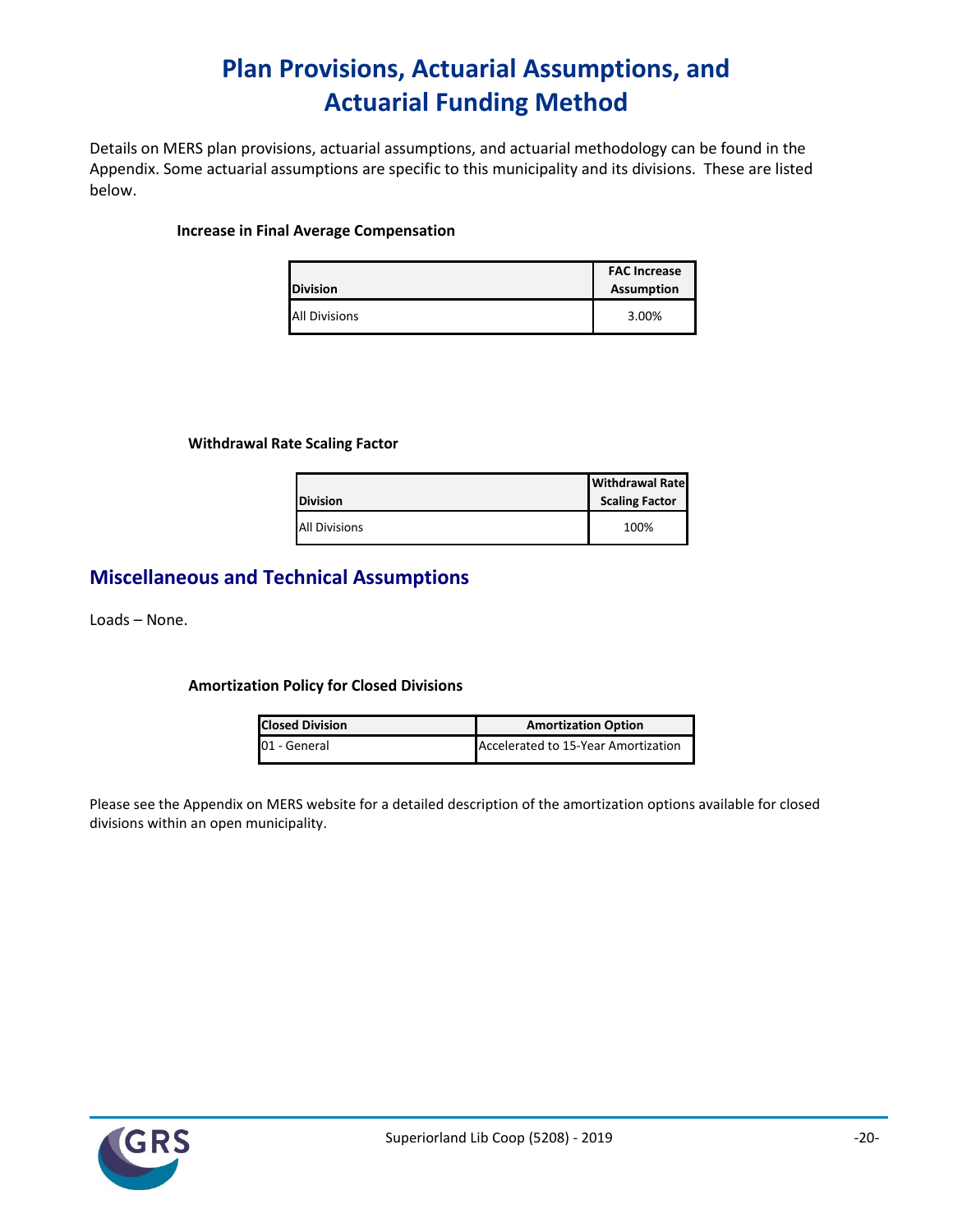## **Risk Commentary**

<span id="page-25-0"></span>Determination of the accrued liability, the employer contribution, and the funded ratio requires the use of assumptions regarding future economic and demographic experience. Risk measures, as illustrated in this report, are intended to aid in the understanding of the effects of future experience differing from the assumptions used in the course of the actuarial valuation. Risk measures may also help with illustrating the potential volatility in the accrued liability, the actuarially determined contribution and the funded ratio that result from the differences between actual experience and the actuarial assumptions.

Future actuarial measurements may differ significantly from the current measurements presented in this report due to such factors as the following: plan experience differing from that anticipated by the economic or demographic assumptions; changes in economic or demographic assumptions due to changing conditions; increases or decreases expected as part of the natural operation of the methodology used for these measurements (such as the end of an amortization period, or additional cost or contribution requirements based on the Plan's funded status); and changes in plan provisions or applicable law. The scope of an actuarial valuation does not include an analysis of the potential range of such future measurements.

Examples of risk that may reasonably be anticipated to significantly affect the plan's future financial condition include:

- **Investment Risk** actual investment returns may differ from the expected returns;
- **Asset/Liability Mismatch** changes in asset values may not match changes in liabilities, thereby altering the gap between the accrued liability and assets and consequently altering the funded status and contribution requirements;
- **Salary and Payroll Risk** actual salaries and total payroll may differ from expected, resulting in actual future accrued liability and contributions differing from expected;
- **Longevity Risk** members may live longer or shorter than expected and receive pensions for a period of time other than assumed; and
- **Other Demographic Risks –** members may terminate, retire or become disabled at times or with benefits other than assumed resulting in actual future accrued liability and contributions differing from expected.

The effects of certain trends in experience can generally be anticipated. For example, if the investment return since the most recent actuarial valuation is less (or more) than the assumed rate, the cost of the plan can be expected to increase (or decrease). Likewise, if longevity is improving (or worsening), increases (or decreases) in cost can be anticipated.

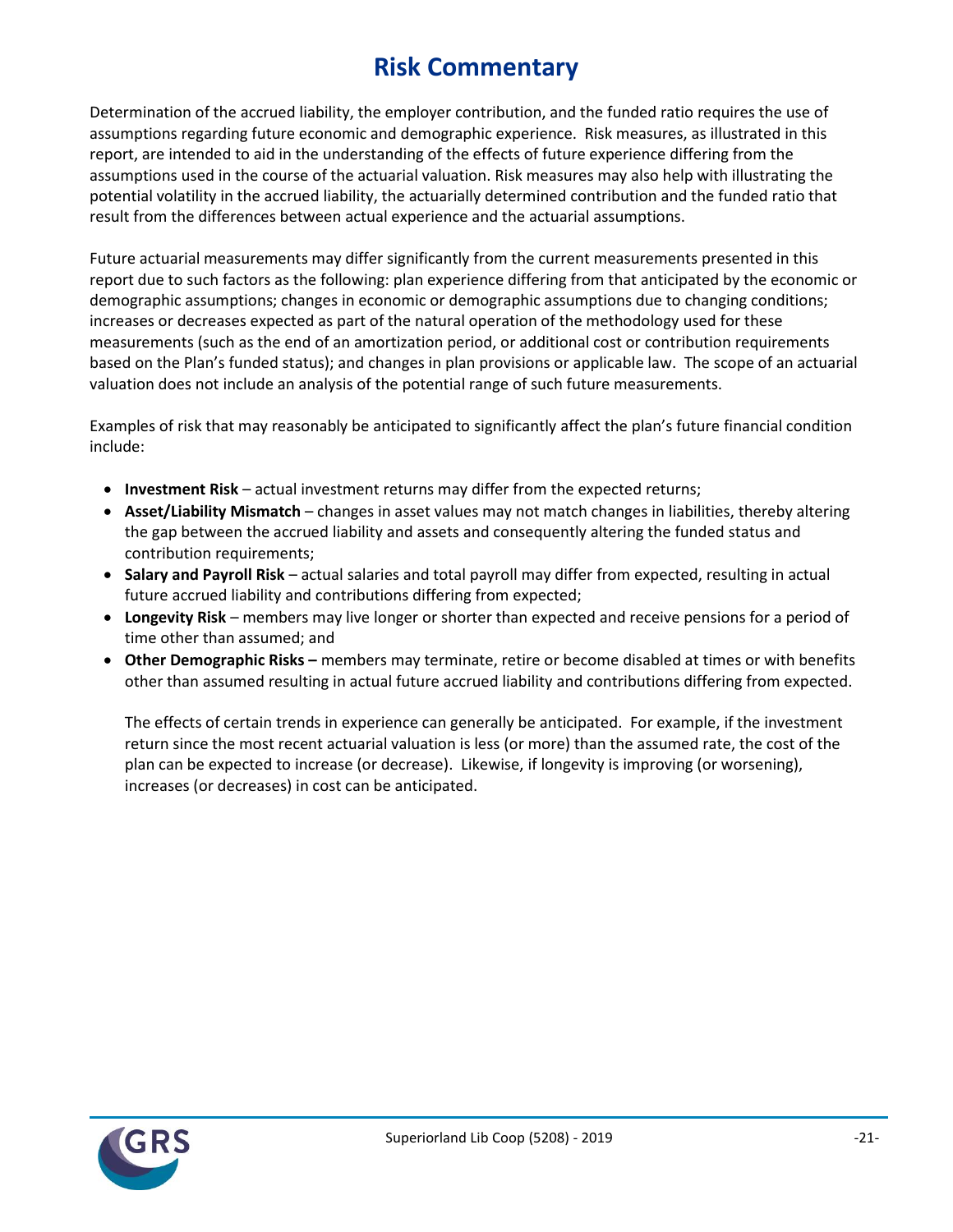#### **PLAN MATURITY MEASURES**

Risks facing a pension plan evolve over time. A young plan with virtually no investments and paying few benefits may experience little investment risk. An older plan with a large number of members in pay status and a significant trust may be much more exposed to investment risk. Generally accepted plan maturity measures include the following:

|                                                           | 12/31/2019 | 12/31/2018 |
|-----------------------------------------------------------|------------|------------|
| 1. Ratio of the market value of assets to total payroll   | N/A        | N/A        |
| 2. Ratio of actuarial accrued liability to payroll        | N/A        | N/A        |
| 3. Ratio of actives to retirees and beneficiaries         | 0.0        | 0.0        |
| 4. Ratio of market value of assets to benefit payments    | 9.3        | 8.8        |
| 5. Ratio of net cash flow to market value of assets (boy) | $-3.9%$    | $-0.6%$    |

#### **RATIO OF MARKET VALUE OF ASSETS TO TOTAL PAYROLL**

The relationship between assets and payroll is a useful indicator of the potential volatility of contributions. For example, if the market value of assets is 2.0 times the payroll, a return on assets 5% different than assumed would equal 10% of payroll. A higher (lower) or increasing (decreasing) level of this maturity measure generally indicates a higher (lower) or increasing (decreasing) volatility in plan sponsor contributions as a percentage of payroll.

#### **RATIO OF ACTUARIAL ACCRUED LIABILITY TO PAYROLL**

The relationship between actuarial accrued liability and payroll is a useful indicator of the potential volatility of contributions for a fully funded plan. A funding policy that targets a funded ratio of 100% is expected to result in the ratio of assets to payroll and the ratio of liability to payroll converging over time.

### **RATIO OF ACTIVES TO RETIREES AND BENEFICIARIES**

A young plan with many active members and few retirees will have a high ratio of active to retirees. A mature open plan may have close to the same number of actives to retirees resulting in a ratio near 1.0. A super-mature or closed plan may have significantly more retirees than actives resulting in a ratio below 1.0.

#### **RATIO OF MARKET VALUE OF ASSETS TO BENEFIT PAYMENTS**

The MERS' Actuarial Policy requires a total minimum contribution equal to the excess (if any) of three times the expected annual benefit payments over the projected market value of assets as of the participating municipality or court's Fiscal Year for which the contribution applies. The ratio of market value of assets to benefit payments as of the valuation date provides an indication of whether the division is at risk for triggering the minimum contribution rule in the near term. If the division triggers this minimum contribution rule, the required employer contributions could increase dramatically relative to previous valuations.

### **RATIO OF NET CASH FLOW TO MARKET VALUE OF ASSETS**

A positive net cash flow means contributions exceed benefits and expenses. A negative cash flow means existing funds are being used to make payments. A certain amount of negative net cash flow is generally expected to occur when benefits are prefunded through a qualified trust. Large negative net cash flows as a percent of assets may indicate a super-mature plan or a need for additional contributions.